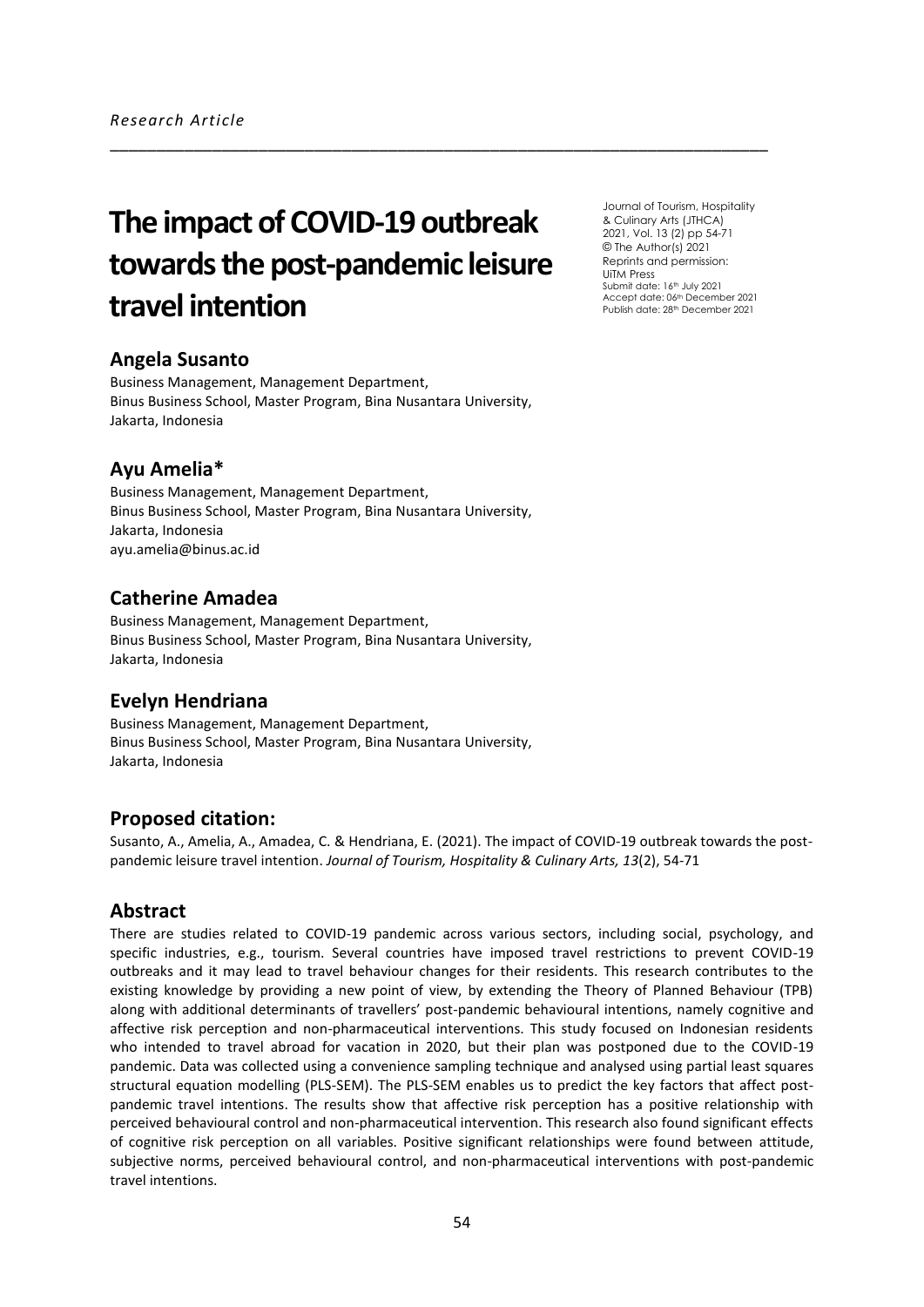#### **Keywords:**

COVID-19 Outbreak, Non-pharmaceutical Interventions, Perceived Risk, TPB, Travel Intention

# **1 Introduction**

A disastrous phenomenon hit the tourism industry when the World Health Organisation categorised COVID-19 as a pandemic on 11 March 2020 (World Health Organisation [WHO], 2020). As the virus spread rapidly outside China, many countries also decided to close their boundaries. As a result, many industries suffered, especially the tourism industry (World Economic Forum, 2020). In 2020, it was predicted that 100.8 million travel and tourism jobs were lost and 30% of the travel and tourism GDP decreased as an impact of the pandemic. As tourism is one of the major sectors that is constantly growing and playing an important role in boosting the global economy, an understanding of the shifting travel intention and demand in the future may assist governments and other related stakeholders (e.g., corporates/business owners) in predicting the tourists' travel intentions post pandemic, which also supports defining strategic initiatives related to the tourism industry in the future (i.e., the 'new normal' era).

Prior to the pandemic, scholars have looked at travel behaviour and travel intentions from several psychological perspectives, such as tourist experience, motivation, and how tourist experiences impact one's well-being (Huang et al., 2020). About 70 percent of these studies adopted the theory of planned behaviour (TPB) to explain tourists' behavioural intentions (Ulker-Demirel & Ciftci, 2020). However, TPB tends to neglect the emotional element of human behaviour and fails to consider tourists' perception of health-related behaviours, such as their intention to protect their health (Conner & Abraham, 2015). The inclusion of affective elements in the analysis may enrich the comprehension of an individual's travel behaviour, including affective risk perception that is presented through worries and fears toward the COVID-19 pandemic (Bae & Chang, 2020). This affective risk perception will complement cognitive risk perception in affecting one's post-pandemic travel intention. Travellers tend to take non-pharmaceutical interventions (NPI), such as social distancing and personal hygiene protection that may affect their intention to travel during the pandemic. However, there are only a few studies looking at the effect of nonpharmaceutical intervention as antecedent of travel intention, with the notable exception of Lee et al. (2012).

This research uses TPB as a basic concept to predict traveller behaviour when making decisions to travel after the pandemic ends. According to Ajzen (1991), human social behaviour and intention are commonly predicted using TPB. This model has been discredited by some research, but in the end, it still exists and is helpful to get deeper understanding related to human behaviour (Ajzen, 2014). This research will contribute to existing knowledge by providing a new point of view, by extending TPB with additional determinants of traveller's post-pandemic behavioural intentions, namely cognitive and affective risk perception and non-pharmaceutical interventions. The main objective of this study is to examine the antecedents of individuals' intention to travel post-Coronavirus outbreak.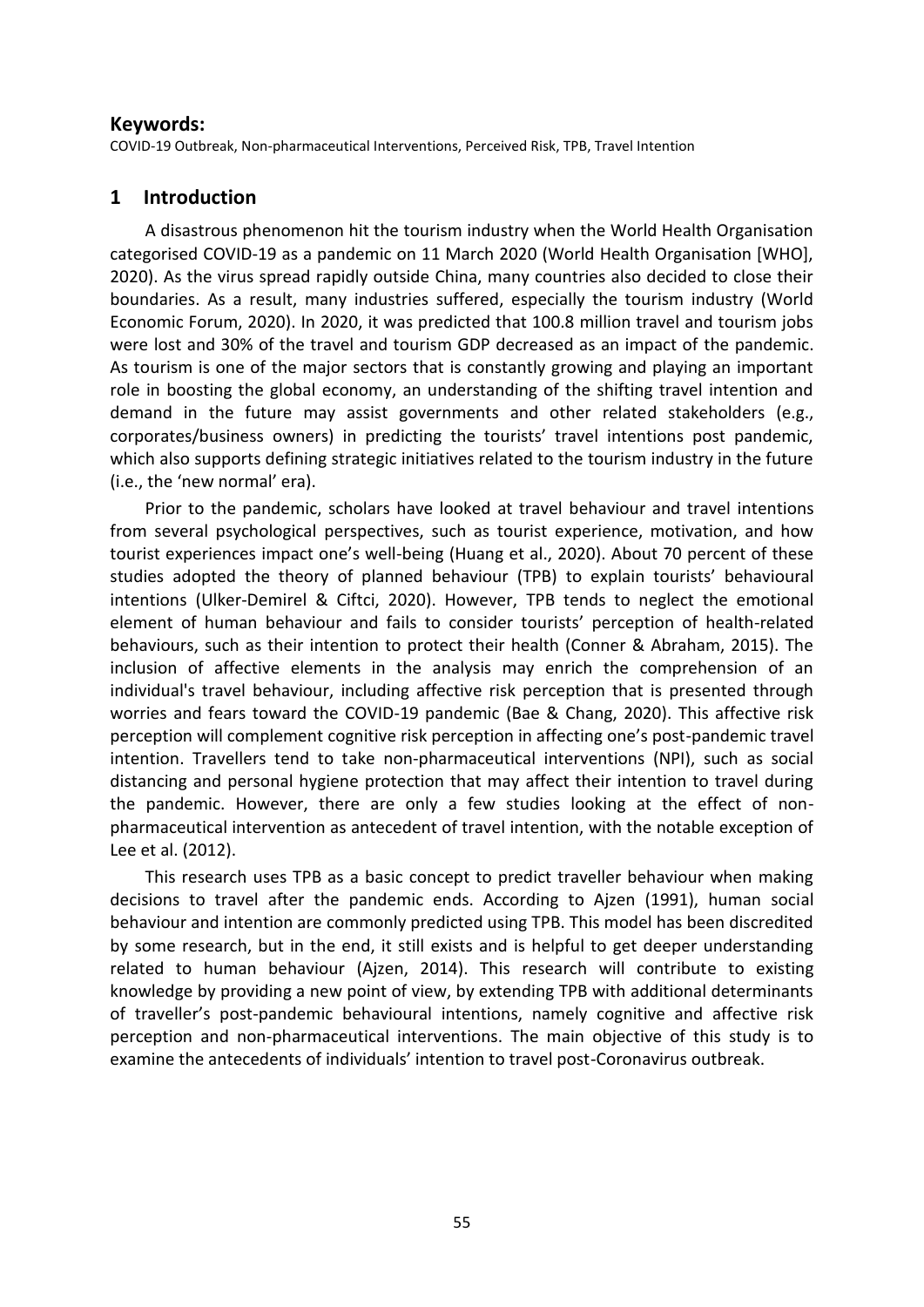#### **2 Literature Review**

#### **2.1 Theory of Planned Behaviour**

The theory of planned behaviour (TPB) is used by various research topics and applied in several studies on leisure, tourism, consumer behaviour, health behaviour, among others. This theory originates from the theory of reasoned action (TRA) that only considers volitional aspects. Despite the use of this theory to provide a valuable framework for speculating human behaviour, many scholars still affirm that extension of this theory needed by adding additional variables or by making adjustment to causal relationships depends on the situations (Meng & Cui, 2020).

TPB affirms that human behaviour is affected by intention based on three basic factors, namely attitude, subjective norms, and perceived behavioural control. Attitude refers to a subjective assessment of the circumstances that are done by an individual. Subjective norms, also known as social influence, are functions of the individual's reliance that are acquired from the views of others towards the objects of attitudes that are linked with individuals. Perceived behavioural control is commonly known as control, intuition, or resistance in behaviour. In the context of travelling, if an individual favours travelling abroad, they are supported by important others to travel, and can afford to travel abroad, they will have a higher intention to travel internationally (Na et al., 2016).

Social and psychological variables are considered by TPB in the process of decision making from an individual. These variables were adopted and used to foresee the behaviours of people who are given choices such as destination and accommodation choices, and social psychology studies (Hsu & Huang, 2010). A study by Geetha (2019) shows that a strong positive correlation exists between TPB variables and behavioural intention. Another paper in China confirmed that the TPB model was applicable to explain the variability of post-pandemic travel intentions (Li, Nguyen, & Coca-Stefaniak, 2020).

#### **2.1. Post-pandemic Travel Intention**

The COVID-19 outbreak resulted in fear of travelling (Nicola et al., 2020). Tourists will be more likely to select domestic destinations and avoid mass-tourism destinations. Tourists could also be experiencing tourism xenophobia resulting in less international travel and buying travel insurance (Zenker & Kock, 2020).

A study during the MERS outbreak in Seoul reports that public fear of an outbreak resulted in a significant influence on travel behaviour (Kim et al., 2017). Recent studies related to the COVID-19 outbreak have also been conducted. Bulgarian tourists showed an optimistic travel intention as they were eager to return to their regular travelling habits by adopting the 'new' protocol (Ivanova et al., 2020). Indonesians also have a higher intention to travel immediately after the pandemic ends (Wachyuni & Kusumaningrum, 2020). Unlike these preceding studies, research in China indicates a significant relationship between intrapandemic perception and post-pandemic travel intention. This study reported that around half of the respondents chose to travel six months or longer after the pandemic was under control and planned for shorter vacations, which may result in future negative impacts on tourism (Li et al., 2020).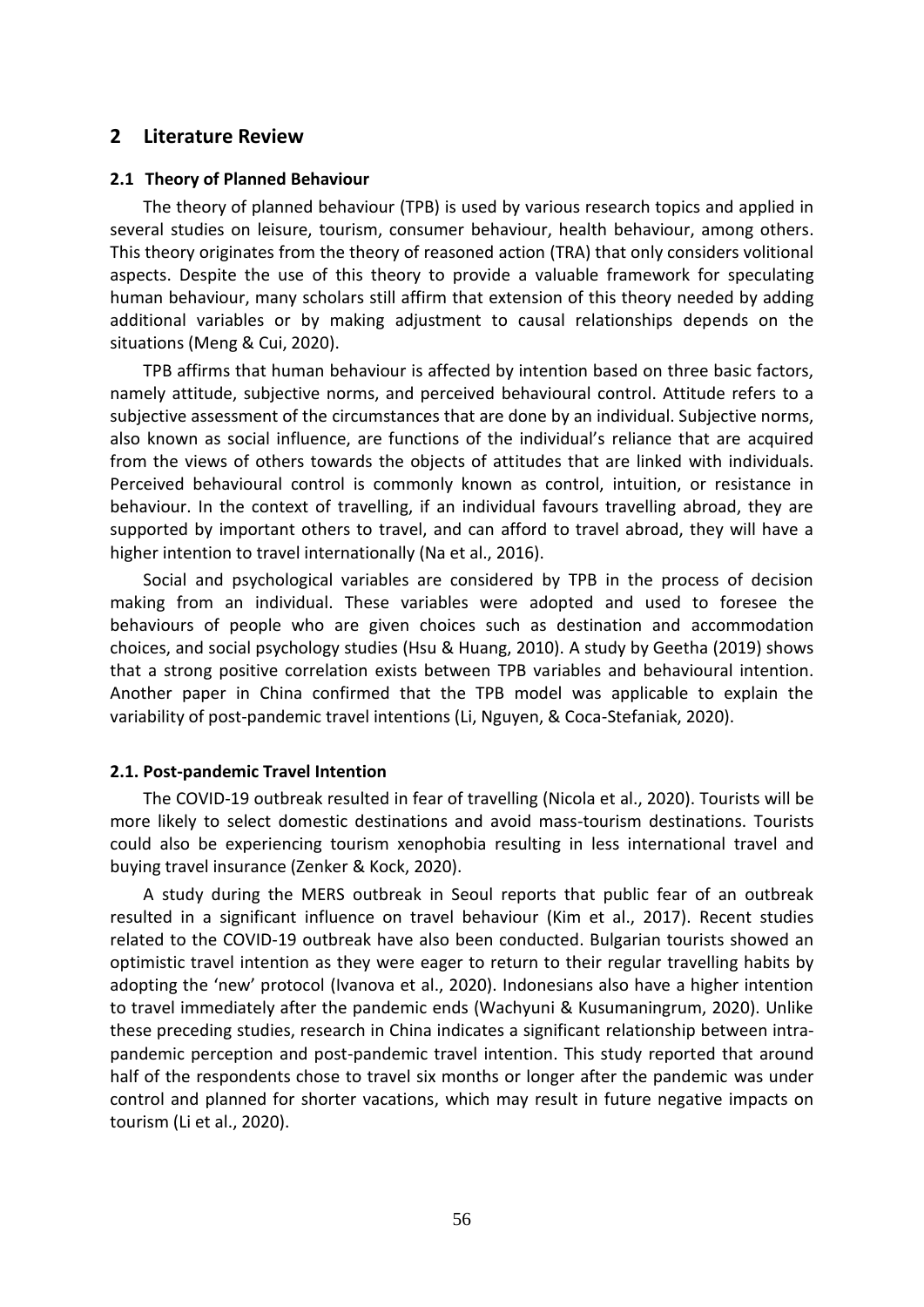#### **2.2. Perceived Travel Risk**

The perception of risk in tourism continually changes and varies, depending on the characteristics of the individual, their preferences, personality, attitude, and lifestyle. It shows that tourists' socio-demographic and psychological factors are closely associated with risk perception (Jia et al., 2018). These are in line with the concept of risk perception from a psychological perspective which states that risk perception has two dimensions, namely cognitive and affective. Cognitive risk perception refers to the perceived vulnerability and intensity of risks from an individual, whereas anxiety or worries about an individual's exposure to a risk is described as affective risk perception (Bae & Chang, 2020).

In terms of risk perception of travelling, Cahyanto et al. (2016) found that perceived travel risk impacted the tourist's attitude toward travelling that was presented through travel avoidance. International travel seemed to be riskier than domestic travel during a pandemic. They reported an indication of a positive relationship between perceived travel risk and travel avoidance, where respondents with higher risk perceptions related to travel would avoid travelling due to Ebola cases in the destination. Future travel avoidance was found as a determinant of future travel intention (Turnšek et al., 2020).

There are only limited studies that focused on health-related risk perception on travel behaviour (Turnšek et al., 2020). The COVID-19 pandemic is a critical event that may increase travellers' perceived risks to travel after the pandemic ends. Furthermore, Zenker and Kock (2020) reported that tourism xenophobia could happen during pandemics, including COVID-19. Therefore, this research looks at these two dimensions of risk perception as the antecedents of travellers' attitude, subjective norms, and perceived behaviour control related to post-pandemic travel intention.

#### **2.3. Non-Pharmaceutical Interventions**

To prevent the spread of COVID-19, two methods that can be implemented, namely pharmaceutical and non-pharmaceutical interventions (NPI). Pharmaceutical choices include the usage of medicines and vaccines. The purpose of vaccines is to train our bodies to fight the virus and know how to attack it (Gallagher, 2021). Some vaccines have been developed by scientists and approved by some countries in Asia and South America. As per March 2021 update, at least 1,460,222 Indonesians have been fully vaccinated or 0.55% of the population (Google News, 2021).

Considering that COVID-19 vaccines will not be available anytime soon to the entire population, NPI is essential for slowing the COVID-19 outbreak. NPI comprises administrative control measures and non-mandatory personal protective measures. Administrative NPI measures include separating infected patients, isolating individuals who have contact with COVID-19, hospital infection control, and border control, where personal NPI measures include social distancing and personal hygiene protection. Administrative NPI has some limitations because the COVID-19 incubation period is on average 5-6 days and asymptomatic cases, or mild symptoms might happen (World Health Organisation, 2020) and travellers may not acknowledge their condition for worry of interfering with their travel arrangements.

A research study by Liao et al. (2010) about individuals' responses to pandemic influenza A (H1N1) in Hong Kong found a relationship between worrying about contracting H1N1 and health protection behaviours such as conducting hand hygiene and social distancing. A similar result is reported by Taglioni et al. (2013), where most respondents perceived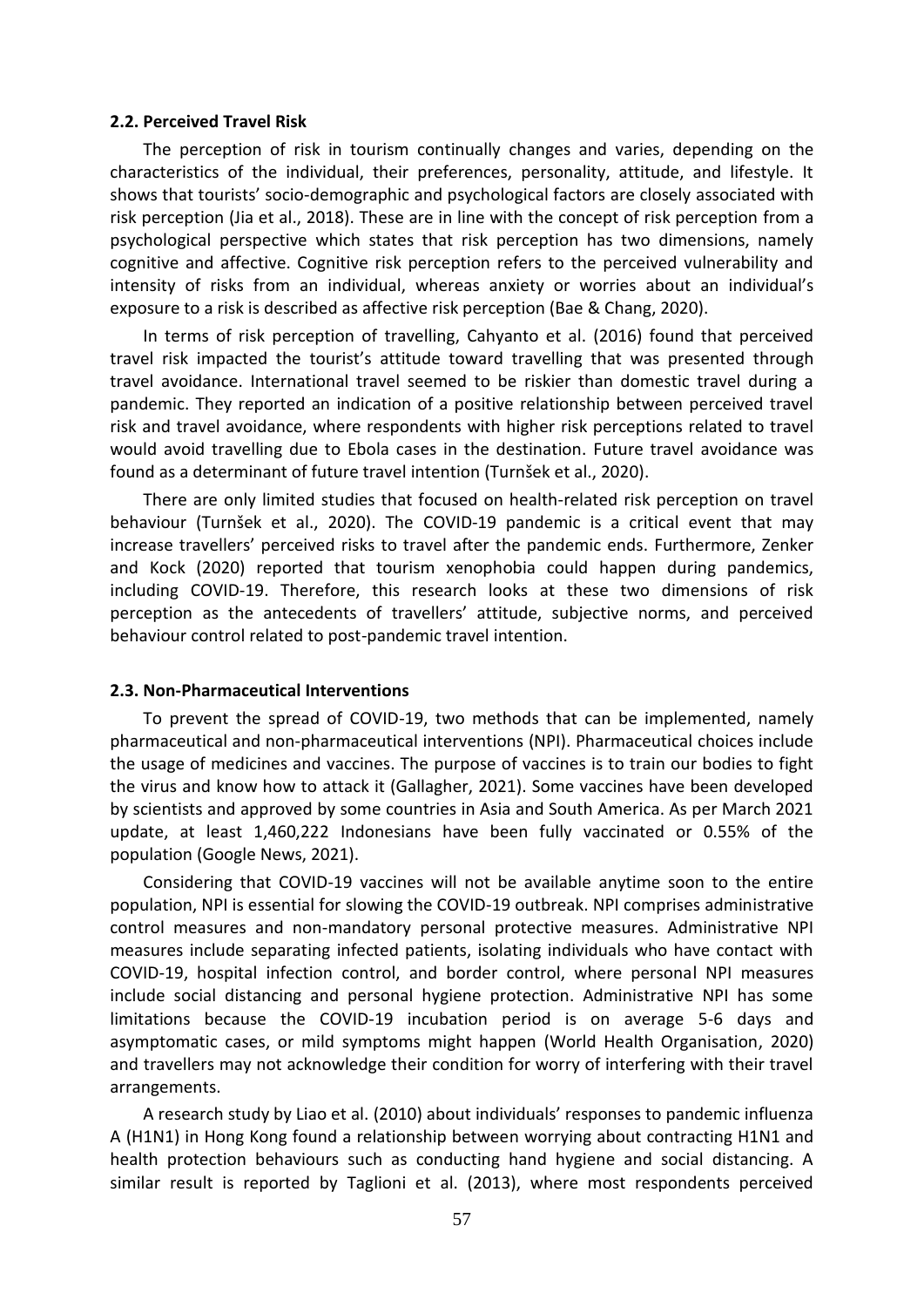influenza A (H1N1) as more severe than seasonal influenza and felt that the risk of infection can be reduced by having preventive actions from individuals. Another research study, however, showed a weak positive relationship between worrying and hand hygiene (Liao et al., 2010).

Sætrevik's study (2020) related to behavioural intention in response to COVID-19 shows that most people worried that COVID-19 may infect someone in the family. To limit the pandemic contagion, people believe that information from official public health, including some preventive actions including washing hands, avoiding travel and social situations, and keeping physical distance from others could help them to limit the contagion and prevent them or their loved ones from becoming sick. Most individuals believe that precautionary actions could decrease the probability of getting infected by COVID-19.

Negative effects to tourism industries happen because travellers experienced higher perceived risk and anxiety due to insufficient information about the virus. This may stimulate them to take precautionary actions. However, the effect of NPI on travel intention varies, which indicates further analysis is needed to investigate whether travellers' inclination to take precautionary actions will influence their intention to travel abroad after the pandemic as well as the relationship between travellers' perception of risk related to the COVID-19 and their personal protective NPI (Lee et al., 2012).

#### **2.4. Hypothesis Development**

Previous research suggests extending TPB by adding more variables or modifying the causal relationships. This study adds risk perception and non-pharmaceutical intervention variables into the theory. This study also intends to help the tourism industry to predict Indonesian tourists' travel intentions post-pandemic.

#### *2.5.1.Perceived Risk, Attitude, Subjective Norms, and Perceived Behavioural Control*

An individual's risk perception influences his decision-making through his behavioural intention as mentioned by Floyd et al. (2004). As a result, both cognitive and affective risk perception will have a positive influence on the TPB variables. Bae and Chang (2020) reported that a lower degree of risk perception results in a positive attitude. For example, a higher level of individuals' belief that their loved ones will show a positive attitude toward their intended behaviour will strengthen perception on their own ability to bring about an intended action.

While Bae and Chang (2020) looked at intact tourism to minimise health risks during the COVID-19 situation, this study focused on the traveller's behaviour after the pandemic is over, which means that the travellers are fully aware of the risks that may occur from COVID-19, so they decide to travel abroad for vacation only after the pandemic is over. Similarly, individuals with higher levels of perceived risks about the disease are more likely to have stronger peer pressures to conform to social norms.

As mentioned by Bae and Chang (2020) and Sánchez-Cañizares et al. (2020), higher perceived risk will lead to negative attitudes toward travelling, subjective norms, and behaviour to travel during the pandemic. Individuals tend to avoid risk, and as a result, they will take safe travel behaviour, such as do intact tourism and postpone travel plans until the pandemic is over. The definition of 'after the pandemic has ended' is a situation in which cases of COVID-19 have been handled properly and the infection rate has decreased to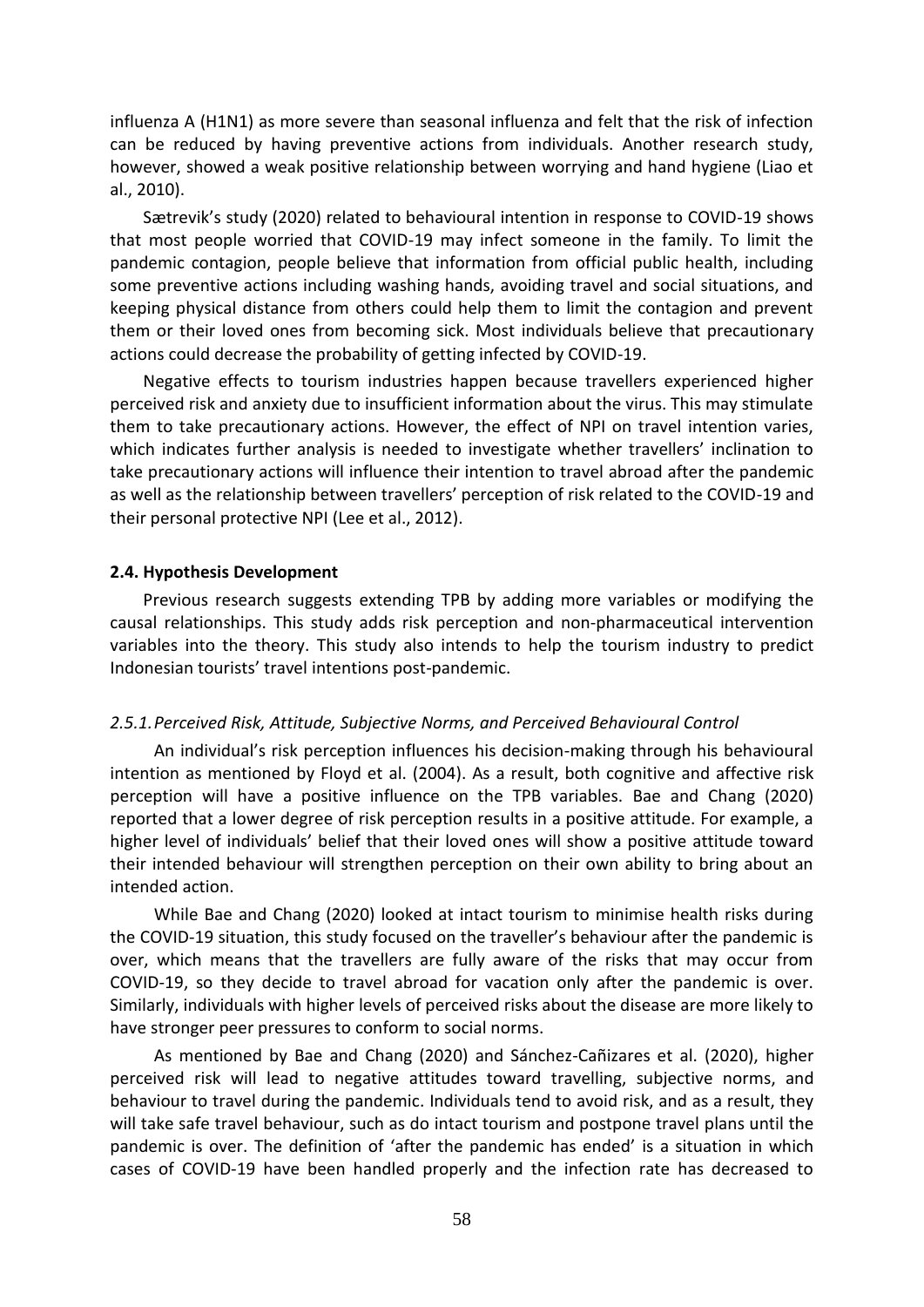below 5 percent according to WHO standards. Since this study looks at travel behaviour after the pandemic, perceived risk has a positive effect on the attitude, subjective norms, and perceived behavioural control toward travelling after the pandemic is over. The relationships are as follows:

H1a: Cognitive perceived risk has a positive influence on attitude toward travelling.

H1b: Affective perceived risk has a positive influence on attitude toward travelling.

H2a: Cognitive perceived risk has a positive influence on subjective norms.

H2b: Affective perceived risk has a positive influence on subjective norms.

H3a: Affective perceived risk has a positive influence on perceived behavioural control.

H3b: Affective perceived risk has a positive influence on perceived behavioural control.

## *2.5.2.Perceived Risk and Non-Pharmaceutical Interventions*

Perceived risks play a critical role in changing the decision-making process of a traveller (Lee et al., 2012). Tourists who intend to travel overseas will pay attention to the health procedures and voluntarily apply personal NPI before, during, and after their trip to ease their risk perceptions. A study by Liao et al. (2010) also showed that one's worry of getting infected by the virus has a positive relationship with health protection inclination, including hand hygiene and social distancing. Similarly, Taglioni et al. (2013) reported that perceived risk influences people to take effective precautionary measures, such as washing of hands more frequently.

Based on these studies, when travellers hold higher perceived risk toward COVID-19, they are more likely to undertake non-pharmaceutical interventions (NPI). The relationship can be presented in the following hypotheses:

H4a: Cognitive perceived risk has a positive effect on non-pharmaceutical interventions.

H4b: Affective perceived risk has a positive effect on non-pharmaceutical interventions.

## *2.5.3.Perceived Risk and Post-Pandemic Travel Intention*

Zhu and Deng (2020) found a significant negative effect of tourism risk perception on travel intention. Another study by Cui et al. (2016) also shows that risk perception has a negative relationship with travel preference. Similar findings were reported by Cahyanto et al. (2016), Lee et al. (2012), and Pappas (2017). Inconsistent results were found by Bae and Chang (2020), in which cognitive risk perception has a significant positive influence on postpandemic travel intention, while affective risk perception negatively influenced postpandemic travel intention. It can be predicted that perceived risk has a negative effect on the intention toward travellers. The relationship can be presented as follows:

H5a: Cognitive perceived risk has a positive effect on post-pandemic travel intention.

H5b: Affective perceived risk has a positive effect on post-pandemic travel intention.

# *2.5.4.Attitude, Subjective Norms, Perceived Behavioural Control and Post-Pandemic Travel Intention*

Na et al. (2016) explained that an individual is more likely to travel if they possess a favourable attitude from their initial assessment to the idea of travel. Subjective norms are predicted to have a strong influence on an individual's intention to travel. Subjective norms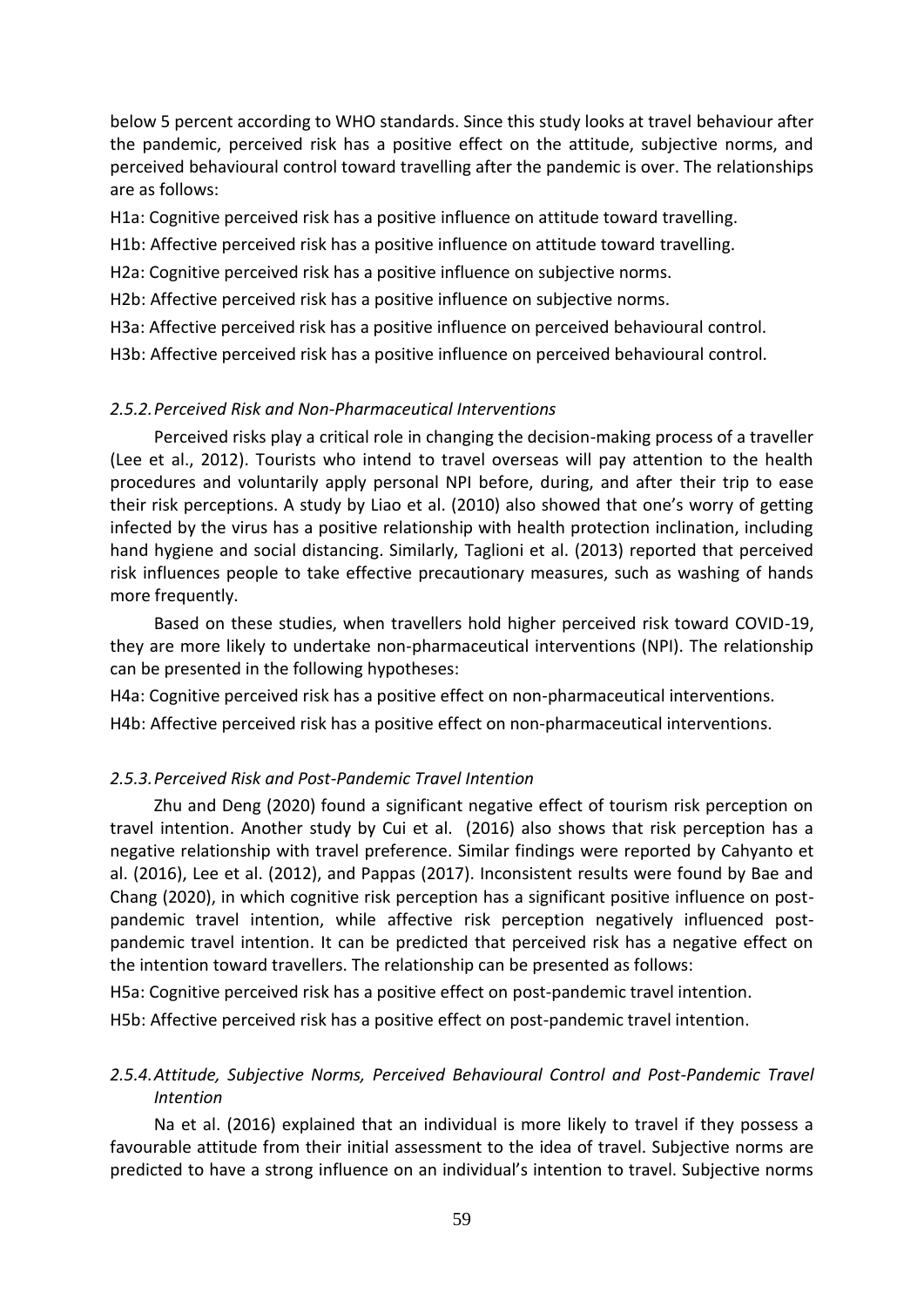are likely to be more influential in a collectivist culture rather than individualist countries. Perceived behavioural control refers to an individual's perception of available resources like time and financial resources to travel after the pandemic. When an individual has greater control over their resources, they are more likely to travel.

Based on previous studies by Geetha (2019) and Ahmad et al. (2020), attitude, subjective norms, and perceived behavioural control have significant positive effects on tourists' travel intentions. Specifically related to the post-pandemic travel intention, Li et al. (2020) reported significant influences of attitude, subjective norms, and perceived behavioural control on post-pandemic travel intentions. Therefore, this study proposes that attitude, subjective norms, and perceived behavioural control have positive effects on tourists' travel intentions. We propose the following hypotheses:

H6: Attitude has a positive influence on post-pandemic travel intention.

H7: Subjective norms have a positive influence on post-pandemic travel intentions.

H8: Perceived behavioural control has a positive influence on post-pandemic travel intention.

#### *2.5.5.Non-Pharmaceutical Interventions and Post-Pandemic Travel Intention*

A study by Lee et al. (2012) showed that tourists tend to implement personal NPIs if they are not protected with pharmaceutical protection such as a vaccine. These NPIs include gaining more understanding about the pandemic and the disease, implementing better personal hygiene while travelling, and minimising the possibility of infection by having social distance from people and places that may spread the infection. They claimed that tourists' risk perception related to the disease negatively affects their travel intention, so they are likely to change their destination choice, alter their travel behaviour, or obtain more information related to the disease. Furthermore, tourists who would like to travel abroad will prepare personal NPI to mitigate the risk.

As COVID-19 is highly contagious, travellers will be more likely to take NPI, which in turn positively affects their intention to travel after the pandemic is over. The hypothesis is: H9: Non-pharmaceutical interventions have a positive influence on post-pandemic travel intentions.



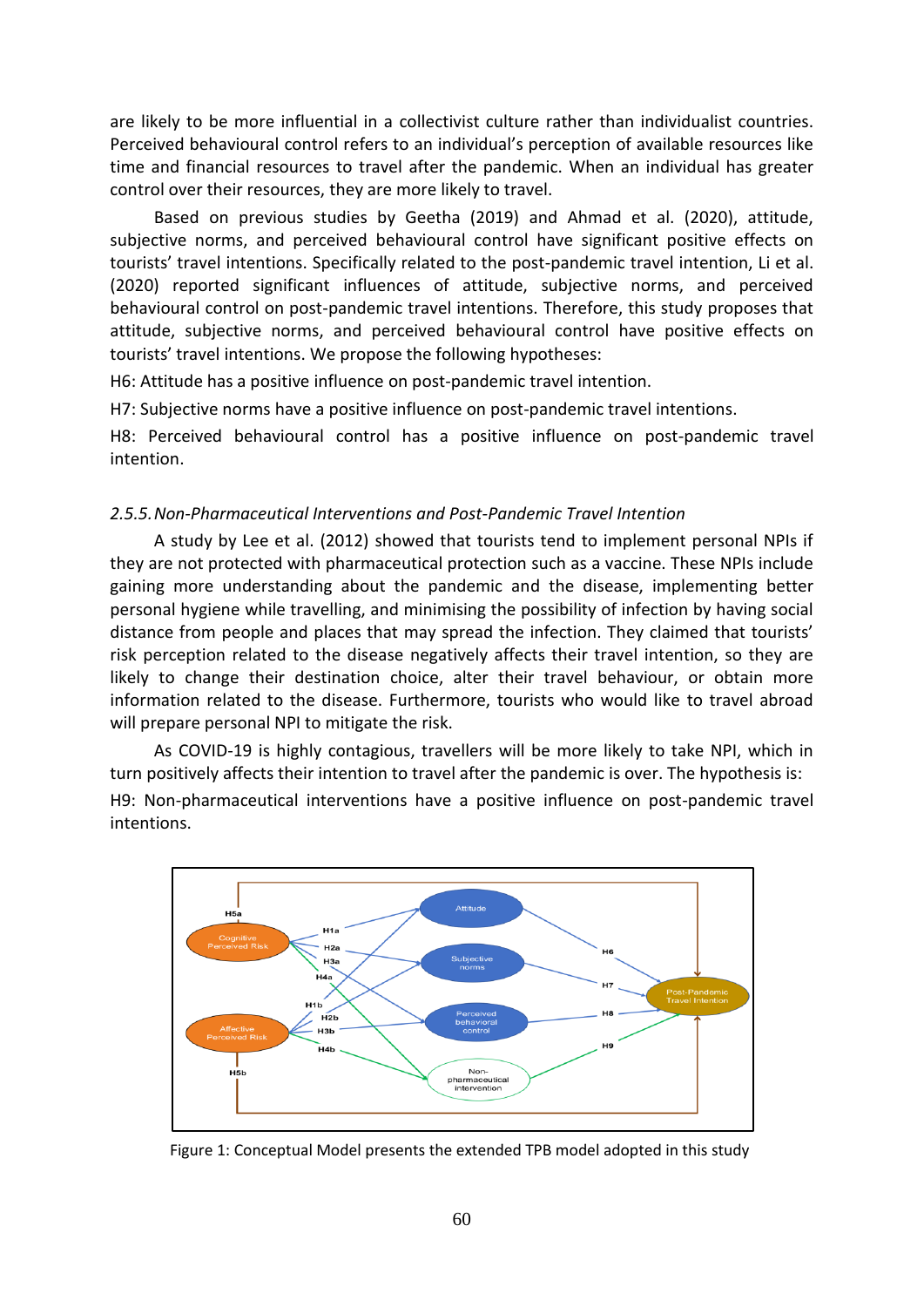# **3 Methodology**

#### **3.1 Research Context**

Based on a literature review, research about risk perception for tourist destinations and post-pandemic travel intentions in Indonesia related to COVID-19 are still limited. The study will take Indonesia as a population, considering that Indonesia is one of the countries with most COVID-19 cases, and many international travel restrictions apply to Indonesian citizens. The data was collected in the situation while Indonesia faced many cases of COVID-19 (around 1,414,741 confirmed cases per 14 March 2021) and around 4 million COVID-19 vaccines were distributed (World Health Organisation, 2021).

#### **3.2 Data Collection**

This study focused on Indonesian travellers who intended to travel abroad for vacation in 2020, but their plans were postponed due to the COVID-19 pandemic. This study used a convenience sampling technique to collect results from a conveniently available pool of respondents based on the following criteria: (1) currently residing in Indonesia, (2) travelling with their own personal budget or personal income and (3) already made plans to travel abroad in 2020, but their plans were cancelled due to the COVID-19 pandemic. After discarding some irrelevant answers, the online questionnaire yielded 309 respondents for data analysis.

Information was collected through an online survey due to COVID-19 situation. Data was collected from December 2020 to March 2021. The questionnaire was distributed through social networking platforms. The questionnaire consisted of two main blocks of questions. The first part asked the respondents' profile, while the second part assessed respondents' agreement on the statement measuring the variables of interest. Before conducting the main survey, a pilot test to 45 people was performed to ensure there were no significant issues on the instruments.

#### **3.3 Measures**

The questionnaire was composed of seven sections: cognitive risk perception, affective risk perception, attitude, subjective norms, perceived behavioural control, nonpharmaceutical interventions, and post pandemic travel intention. Risk perception was measured with cognitive risk perception and affective risk perception. Five items measuring cognitive perceived risk were adopted from Bae and Chang (2020), Cahyanto et al. (2016), and Lee et al. (2012). Affective perceived risk was measured by four items from Bae and Chang (2020).

The three mediating variables were adopted from the theory of planned behaviour. Five items of attitude were adopted from Bae and Chang (2020) and Lee et al. (2012), five items of subjective norms were taken from Bae and Chang (2020), and four items of perceived behavioural control were adopted from Lee et al. (2012) and Meng and Chui (2020). Nonpharmaceutical interventions were operationalised with five items adopted from Lee et al. (2012). Post pandemic travel intention was measured by six items from Lee et al. (2012), Pappas (2017), and Bae and Chang (2020). All items were rated on a 5-point Likert scale.

This study aimed to test the extended TPB, therefore, hypotheses were tested using partial least squares structural equation modelling (PLS-SEM). The use of PLS-SEM enabled us to predict the key factors that affect post-pandemic travel intention. This method was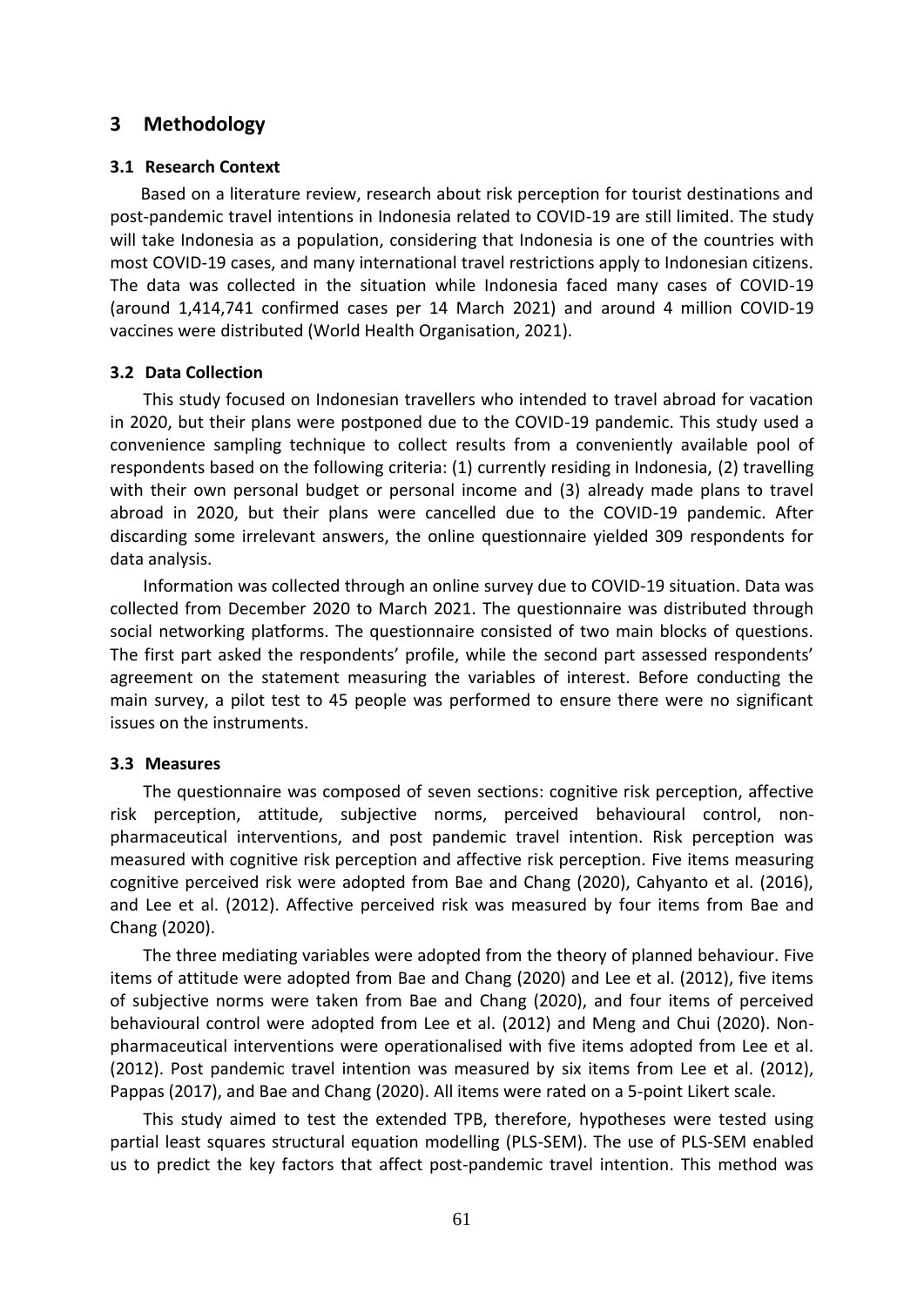also selected due to the complexity of the research framework in this study, where the framework consists of many constructs and many indicators (Hair et al., 2011).

# **4 Results and Discussion**

## **4.1 Profile of Respondents**

We managed to collect data from 468 respondents. After deleting the unengaged responses and data from non-target respondents, we analysed 309 responses only. As presented in Table 1, most respondents are females, and almost 80 percent of respondents were between 21 and 30 years old who were at a productive age and in good physical health condition. Almost all respondents were highly educated with at least an undergraduate degree. Based on the occupation, 64.4 percent worked as private company employees, and about half of them had income of less than IDR 10 million (equivalent to US\$ 685). The number of their international trips for the past two years was 1 to 3 trips.

| Variable                        | Options                          | <b>Number</b>  | Percentage |
|---------------------------------|----------------------------------|----------------|------------|
| Gender                          | Male                             | 123            | 39.81      |
|                                 | Female                           | 186            | 60.19      |
|                                 | Below 20 years old               | 6              | 1.94       |
|                                 | 21-30 years old                  | 245            | 79.29      |
|                                 | 31-40 years old                  | 48             | 15.53      |
| Age                             | 41-50 years old                  | 5              | 1.62       |
|                                 | 51-60 years old                  | 3              | 0.97       |
|                                 | > 60 years old                   | $\overline{2}$ | 0.65       |
|                                 | Secondary education or lower     | $\mathbf{1}$   | 0.32       |
| Education                       | Higher education                 | 21             | 6.80       |
| Background                      | University education             | 260            | 84.14      |
|                                 | Post graduate education or above | 27             | 8.74       |
|                                 | Student                          | 20             | 6.47       |
|                                 | Private Employee                 | 199            | 64.40      |
| Occupation                      | Government Employee              | 13             | 4.21       |
|                                 | Entrepreneur                     | 56             | 18.12      |
|                                 | Others                           | 21             | 6.80       |
|                                 | Less than IDR 5,000,000          | 39             | 12.62      |
|                                 | IDR 5,000,000 - 9,999,999        | 123            | 39.81      |
| Monthly income                  | IDR 10,000,000 - 14,999,999      | 60             | 19.42      |
|                                 | IDR 15,000,000 - 19,999,999      | 33             | 10.68      |
|                                 | IDR 20,000,000 - 24,999,999      | 20             | 6.47       |
|                                 | IDR 25,000,000 and above         | 34             | 11.00      |
| Number of                       | 0 trip                           | 74             | 23.95      |
| international trips             | 1-3 trips                        | 185            | 59.87      |
| in the last 24<br>months (2019- | 4-5 trips                        | 32             | 10.36      |
| 2020)                           | $>= 6$ trips                     | 18             | 5.83       |

Table 1: Profile of Respondents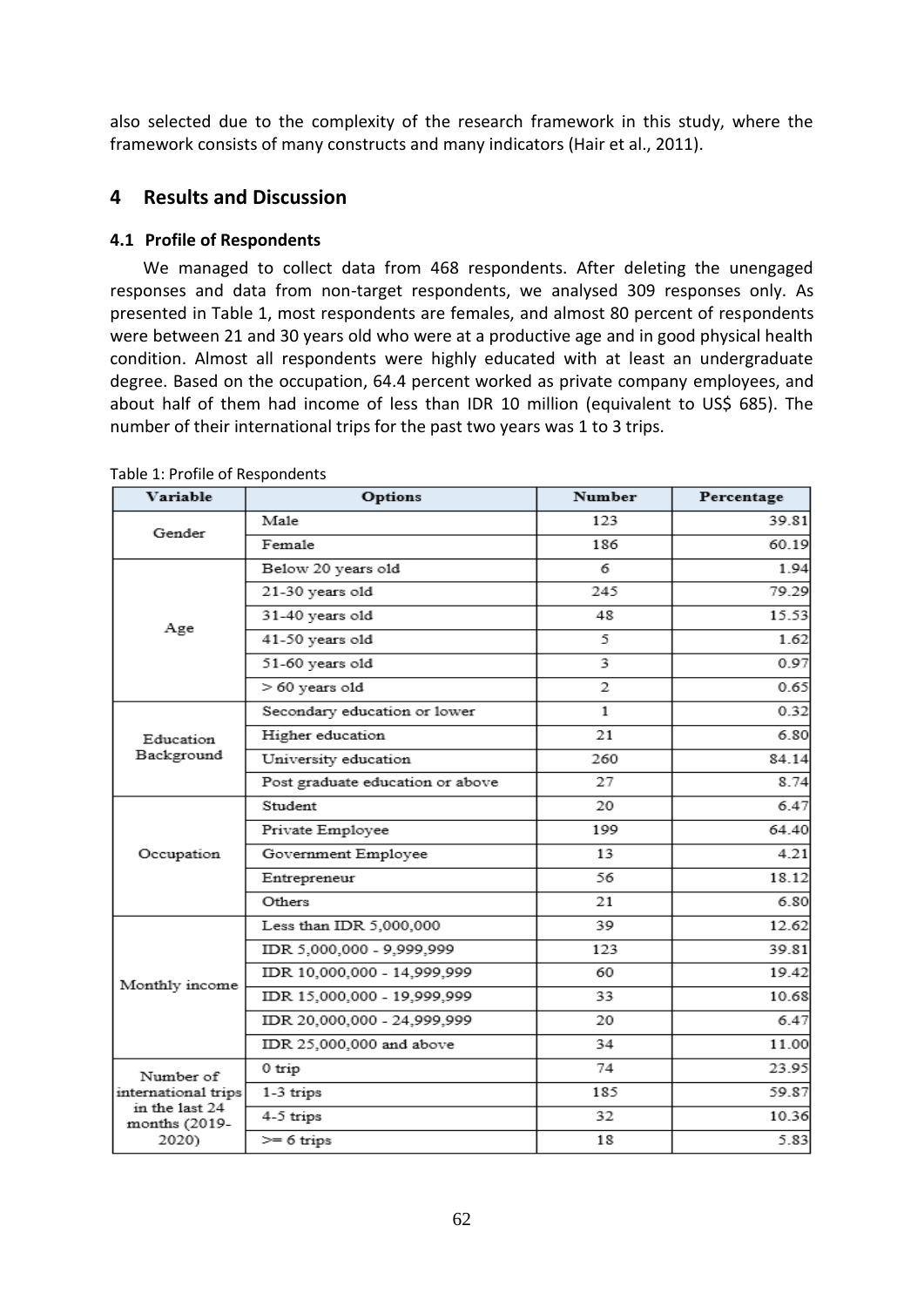#### **4.2. Measurement Model**

Convergent validity was analysed based on factor loading and average variance extracted (AVE). One item, CRP5, was excluded from the analysis due to validity issues. The remaining items had factor loadings between 0.6546 and 0.9241 and AVE values between 0.5220 and 0.7908. The discriminant validity was identified using Fornell-Larcker criterion and HTMT, where the AVE of each latent construct had a higher value than the construct's highest squared correlation with any other latent construct. The HTMT ratios were between 0.0883 and 0.8147, below the threshold of 0.85, which indicated the data was valid (Ab Hamid et al., 2017). The reliability test using composite reliability (CR) for all variables showed values varying from 0.8134 to 0.9497, indicating the reliability of the scales. Details of these validity and reliability tests are presented in Tables 2, 3, and 4.

|                     |                                                 | <b>Descriptive statistics</b> | Convergent validity |            |             |
|---------------------|-------------------------------------------------|-------------------------------|---------------------|------------|-------------|
| Variable<br>& items | Mean                                            | Standard                      | Factor              | <b>AVE</b> | Composite   |
|                     |                                                 | deviation                     | loading             |            | reliability |
|                     | Cognitive Risk Perception (Mean = 4.291)        | 0.5220                        | 0.8134              |            |             |
| CRP1                | 4.181                                           | 0.885                         | 0.7021              |            |             |
| CRP <sub>2</sub>    | 4.492                                           | 0.657                         | 0.7091              |            |             |
| CRP3                | 4.165                                           | 0.922                         | 0.6962              |            |             |
| CRP4                | 4.327                                           | 0.844                         | 0.7795              |            |             |
|                     | <b>Affective Risk Perception (Mean = 4.321)</b> |                               |                     | 0.6801     | 0.8947      |
| ARP1                | 4.006                                           | 0.952                         | 0.7810              |            |             |
| ARP <sub>2</sub>    | 4.602                                           | 0.687                         | 0.8164              |            |             |
| ARP3                | 4.214                                           | 0.866                         | 0.8308              |            |             |
| ARP4                | 4.427                                           | 0.792                         | 0.8682              |            |             |
|                     | Attitude (Mean = 4.432)                         |                               |                     | 0.7720     | 0.9442      |
| ATT1                | 4.576                                           | 0.873                         | 0.8356              |            |             |
| ATT <sub>2</sub>    | 4.408                                           | 0.915                         | 0.8870              |            |             |
| ATT3                | 4.207                                           | 1.012                         | 0.8495              |            |             |
| ATT4                | 4.456                                           | 0.814                         | 0.9104              |            |             |
| ATT5                | 4.515                                           | 0.807                         | 0.9079              |            |             |
|                     | Subjective Norms (Mean = 3.894)                 |                               |                     | 0.7908     | 0.9497      |
| SUB1                | 3.916                                           | 1.033                         | 0.8907              |            |             |
| SUB <sub>2</sub>    | 3.906                                           | 1.115                         | 0.8812              |            |             |
| SUB3                | 3.638                                           | 1.179                         | 0.8766              |            |             |
| SUB4                | 3.955                                           | 1.045                         | 0.9241              |            |             |
| SUB5                | 4.055                                           | 0.949                         | 0.8728              |            |             |
|                     | Perceived Behavioural Control (Mean = 4.269)    |                               |                     | 0.6218     | 0.8678      |
| PBC1                | 4.343                                           | 0.762                         | 0.7597              |            |             |
| PBC <sub>2</sub>    | 4.055                                           | 0.989                         | 0.7614              |            |             |
| PBC3                | 4.239                                           | 0.918                         | 0.7862              |            |             |
| PBC4                | 4.437                                           | 0.788                         | 0.8439              |            |             |
|                     | Non-Pharmaceutical Intervention (Mean = 4.626)  |                               |                     | 0.5702     | 0.8685      |
| NPI1                | 4.68                                            | 0.584                         | 0.6546              |            |             |
| NPI <sub>2</sub>    | 4.751                                           | 0.568                         | 0.7809              |            |             |
| NPI3                | 4.505                                           | 0.795                         | 0.7919              |            |             |
| NPI4                | 4.612                                           | 0.718                         | 0.7542              |            |             |
| NPI5                | 4.583                                           | 0.713                         | 0.7853              |            |             |
|                     | Post-Pandemic Travel Intention (Mean = 4.324)   |                               |                     | 0.6927     | 0.9308      |
| PPT1                | 4.324                                           | 0.892                         | 0.8900              |            |             |
| PPT <sub>2</sub>    | 4.282                                           | 0.893                         | 0.8713              |            |             |
| PPT3                | 4.343                                           | 0.843                         | 0.8752              |            |             |
| PPT4                | 4.188                                           | 0.967                         | 0.8459              |            |             |
| PPT5                | 4.388                                           | 0.823                         | 0.7943              |            |             |
| PPT6                | 4.421                                           | 0.795                         | 0.7018              |            |             |

Table 2: Descriptive Statistics, Validity, and Reliability Results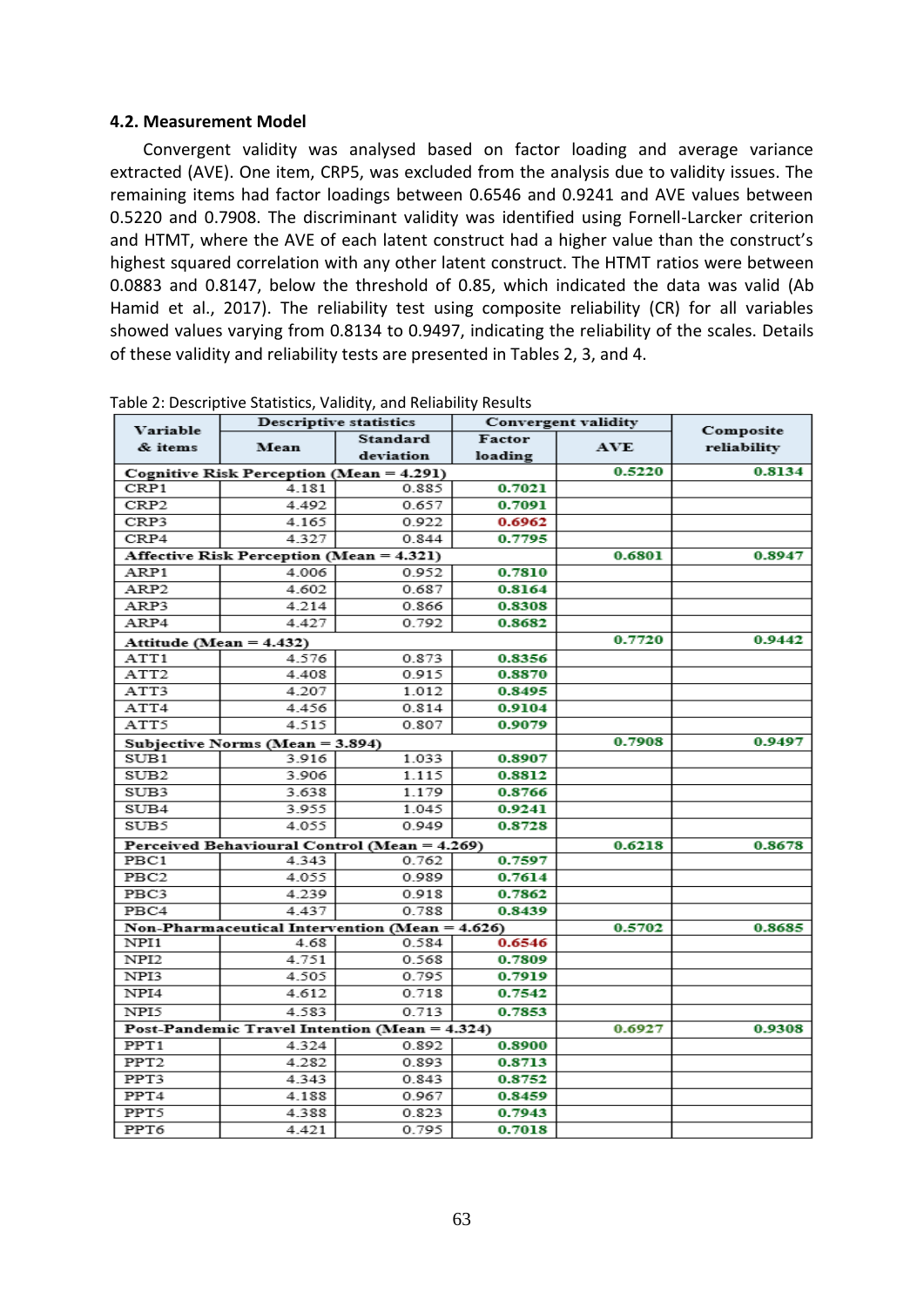|                                                       | <b>ARP</b> | <b>ATT</b> | <b>CRP</b> | <b>NPI</b> | <b>PBC</b> | <b>PPT</b> | <b>SUB</b> |
|-------------------------------------------------------|------------|------------|------------|------------|------------|------------|------------|
| <b>Affective Risk</b><br>Perception (ARP)             | 0.8247     |            |            |            |            |            |            |
| <b>Attitude (ATT)</b>                                 | 0.1397     | 0.8786     |            |            |            |            |            |
| <b>Cognitive Risk</b><br><b>Perception (CRP)</b>      | 0.6332     | 0.1196     | 0.7225     |            |            |            |            |
| Non-Pharmaceutical<br><b>Intervention (NPI)</b>       | 0.3967     | 0.1987     | 0.3170     | 0.7551     |            |            |            |
| <b>Perceived Behavioural</b><br><b>Control (PBC)</b>  | 0.1567     | 0.3904     | 0.0834     | 0.3065     | 0.7885     |            |            |
| <b>Post-Pandemic Travel</b><br><b>Intention (PPT)</b> | 0.1400     | 0.5948     | 0.1029     | 0.3219     | 0.6045     | 0.8323     |            |
| <b>Subjective Norms</b><br>(SUB)                      | 0.0789     | 0.6225     | 0.0810     | 0.1609     | 0.5292     | 0.5887     | 0.8893     |

|  | Table 4: Results of Discriminant Validity based on HTMT |  |  |
|--|---------------------------------------------------------|--|--|
|  |                                                         |  |  |

|                              | <b>ARP</b> | <b>ATT</b> | <b>CRP</b> | <b>NPI</b> | <b>PBC</b> | <b>PPT</b> | <b>SUB</b> |
|------------------------------|------------|------------|------------|------------|------------|------------|------------|
| <b>Affective Risk</b>        |            |            |            |            |            |            |            |
| Perception (ARP)             |            |            |            |            |            |            |            |
| <b>Attitude (ATT)</b>        | 0.1448     |            |            |            |            |            |            |
| <b>Cognitive Risk</b>        | 0.8147     | 0.1479     |            |            |            |            |            |
| <b>Perception (CRP)</b>      |            |            |            |            |            |            |            |
| <b>Non-Pharmaceutical</b>    | 0.4533     | 0.2258     | 0.4074     |            |            |            |            |
| <b>Intervention (NPI)</b>    |            |            |            |            |            |            |            |
| <b>Perceived Behavioural</b> | 0.1767     | 0.4361     | 0.1422     | 0.3736     |            |            |            |
| <b>Control (PBC)</b>         |            |            |            |            |            |            |            |
| <b>Post-Pandemic Travel</b>  | 0.1627     | 0.6414     | 0.1437     | 0.3827     | 0.6907     |            |            |
| <b>Intention (PPT)</b>       |            |            |            |            |            |            |            |
| <b>Subjective Norms</b>      | 0.0883     | 0.6644     | 0.0964     | 0.1838     | 0.6033     | 0.6341     |            |
| (SUB)                        |            |            |            |            |            |            |            |

## **4.3. Structural Model**

The hypotheses were tested using PLS Bootstrapping to evaluate the significance of the path coefficient using a subsample of 5,000 and a one-tailed test (significance level = 5%). The coefficient of determination ( $R^2$ ) value was 0.5482, indicated as moderate, explaining that 54.82% of the variability of post-pandemic travel intention was explained by both dimensions of perceived risk, attitude, subjective norms, perceived behavioural control, and non-pharmaceutical interventions. The  $R^2$  value for other variables (attitude, subjective norms, perceived behavioural control, and non-pharmaceutical interventions) was indicated as weak as presented in Figure 2. Table 5 showed that cognitive risk perception had an insignificant effect on other variables. This research confirmed that affective risk perception had a positive significant effect on perceived behavioural control and non-pharmaceutical interventions. However, no significant relationships were found between affective perceived risk to attitude, subjective norms, and post-pandemic travel intention. Lastly, all TPB variables and non-pharmaceutical intervention had significant positive effects on postpandemic travel intention.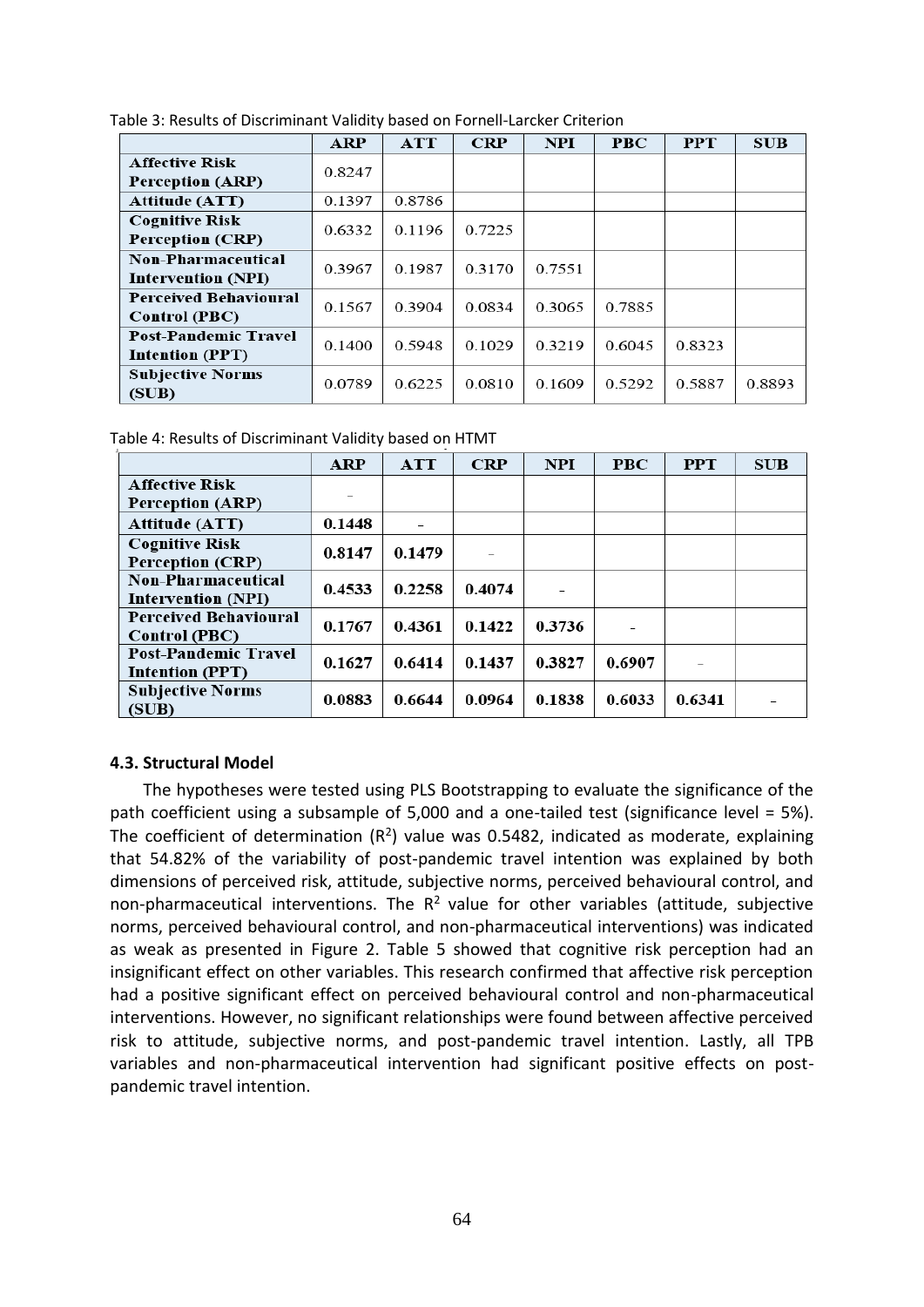

Figure 2: Path Diagram

| <b>Hypothesis</b> | Relationship                                                                  | Path<br>coefficient | <b>Standard</b><br>error | T-value | <b>P</b> Values | <b>Remarks</b>          |
|-------------------|-------------------------------------------------------------------------------|---------------------|--------------------------|---------|-----------------|-------------------------|
| H1a               | Cognitive Risk Perception<br>$\rightarrow$ Attitude                           | 0.0520              | 0.0766                   | 0.6790  | 0.2486          | Not<br>supported        |
| H1b               | Affective Risk Perception<br>$\rightarrow$ Attitude                           | 0.1068              | 0.0854                   | 1.2508  | 0.1055          | Not<br>supported        |
| H2a               | Cognitive Risk Perception<br>$\rightarrow$ Subjective Norms                   | 0.0518              | 0.0827                   | 0.62.65 | 0.2655          | Not<br>supported        |
| H2b               | Affective Risk Perception<br>$\rightarrow$ Subjective Norms                   | 0.0461              | 0.0806                   | 0.5717  | 0.2838          | Not<br>supported        |
| H <sub>3</sub> a  | Cognitive Risk Perception<br>$\rightarrow$ Perceived Behavioural<br>Control   | $-0.0264$           | 0.0904                   | 0.2923  | 0.3850          | <b>Not</b><br>supported |
| H3b               | Affective Risk Perception<br>→ Perceived Behavioural<br>Control               | 01734               | 0.0897                   | 19326   | 0.0267          | Supported               |
| H <sub>4</sub> a  | Cognitive Risk Perception<br>$\rightarrow$ Non-Pharmaceutical<br>Intervention | 0.1097              | 0.0780                   | 14069   | 0.0798          | Not<br>supported        |
| H4b               | Affective Risk Perception<br>$\rightarrow$ Non-Pharmaceutical<br>Intervention | 0.3273              | 0.0902                   | 3 62.82 | 0.0001          | Supported               |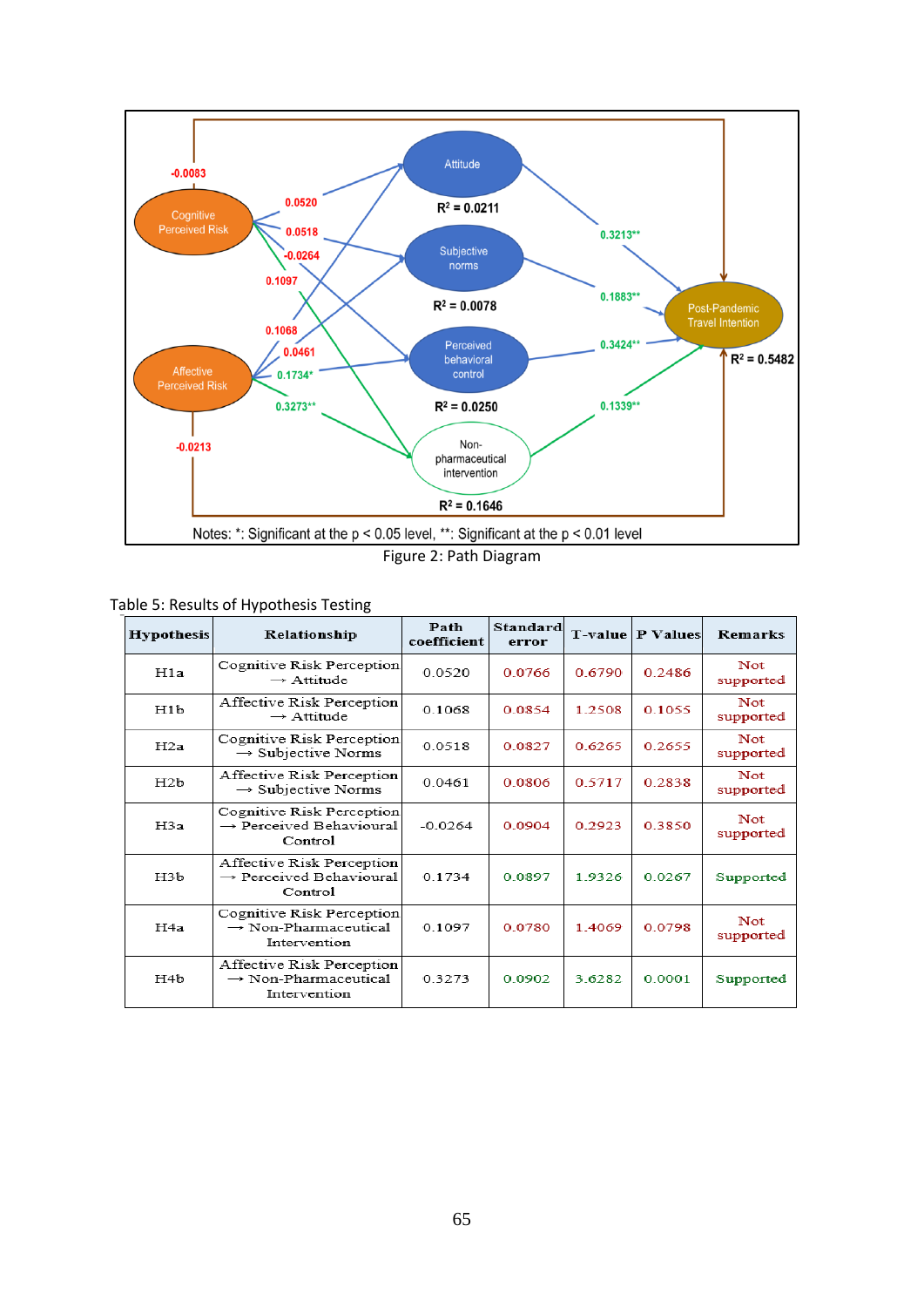| <b>Hypothesis</b> | Relationship                                                                        | Path<br>coefficient | Standard<br>error |        | T-value   P Values | Remarks          |
|-------------------|-------------------------------------------------------------------------------------|---------------------|-------------------|--------|--------------------|------------------|
| H5a               | Cognitive Risk Perception<br>$\rightarrow$ Post-Pandemic Travel<br>Intention        | $-0.0083$           | 0.0505            | 0.1646 | 0.4347             | Not<br>supported |
| H5b               | Affective Risk Perception<br>$\rightarrow$ Post-Pandemic Travel<br>Intention        | $-0.0213$           | 0.0504            | 0.4216 | 0.3367             | Not<br>supported |
| H6                | Attitude $\rightarrow$ Post-<br>Pandemic Travel Intention                           | 0.3213              | 0.0794            | 4.0472 | 0.0000             | Supported        |
| H7                | Subjective Norms $\rightarrow$ Post-<br>Pandemic Travel Intention                   | 0.1883              | 0.0511            | 3.6872 | 0.0001             | Supported        |
| H8                | Perceived Behavioural<br>$Control \rightarrow Post-Pandemic$<br>Travel Intention    | 0.3424              | 0.0629            | 5.4432 | 0.0000             | Supported        |
| H9                | Non-Pharmaceutical<br>Intervention $\rightarrow$ Post-<br>Pandemic Travel Intention | 0.1339              | 0.0478            | 2.8011 | 0.0026             | Supported        |

#### **4.4. Discussion**

According to Cahyanto et al. (2016) and Pappas (2017), when an individual perceives the health risk is high, they are more likely to postpone their travelling plan. This risk perception will negatively shape their attitude towards travelling as an individual tends to avoid risk; or in other words, higher perceived risks will lead to lower intention to travel. Our study, however, finds that the effects of both cognitive and affective perceived risks are not significant in shaping travellers' attitudes towards travelling after the pandemic is over. This finding contradicts previous studies from Bae and Chang (2020) and Sánchez-Cañizares et al. (2020), which reported that cognitive risk perception had a significant influence towards travellers' attitude, subjective norms, and perceived behavioural control, and resulted in a decision to postpone travelling plans because of the pandemic.

Respondents in our study acknowledged the danger of COVID-19 and the potential of getting infected by the virus, but this cognitive knowledge does not necessarily direct them to hold a positive attitude toward travelling after the pandemic. This tendency may be related to the cultural value, where according to Hofstede (2021), Indonesians are more inclined to have moderate avoidance towards uncertainty. As a result, they tended to find ways to deal with uncertain outcomes in the future. Even though respondents agree with the idea to travel abroad after the pandemic and consider it to be pleasant, these perceptions are not influenced by their risk perceptions. There are two possibilities of this outcome, which are they have alternatives for travelling during the pandemic such as staycation or domestic travel, and the uncertainty of when the pandemic will be over that make them become more ignorant towards risk. Both possibilities are applied in the Indonesian context, as nowadays people get bored of staying home for months. Some people start travelling even though the number of confirmed cases is still increasing significantly, such as returning to their hometowns for the holidays despite travelling restrictions (Loasana, 2021).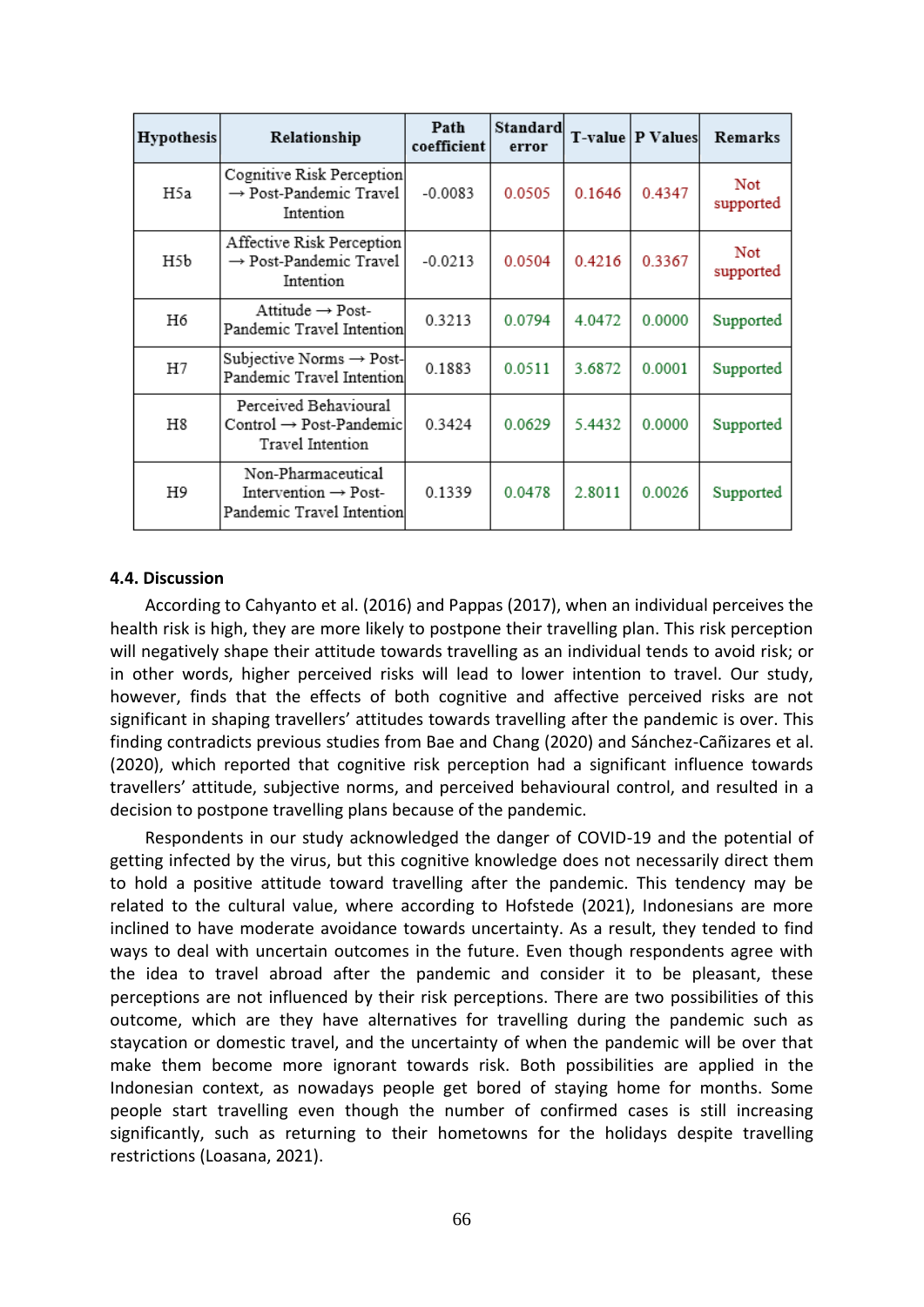Another possibility that might influence the travellers' attitude on postponing their intention for travelling abroad perhaps is because of the country's destination border regulation. When this paper was being written, most popular tourism destinations had not opened their borders for tourists; only a few countries have opened without requiring travellers to be quarantined upon their arrival, for example, Turkey also requires a negative PCR result as one of the requirements (Visaturkey.com, 2021). Other than that, travellers' financial security could also affect their travelling plans. COVID-19 significantly contributed to unemployment numbers, and many travellers might be afraid to spend their money on travelling activities.

This research confirmed that affective risk perception had a positive relationship with perceived behavioural control and non-pharmaceutical intervention. It is aligned with previous study from Bae and Chang (2020) and Sánchez-Cañizares et al. (2020), where higher affective perceived risk will lead individuals to do preventive actions such as avoid travelling in pandemic situations. The respondents agreed that they were worried that their loved ones would be infected with COVID-19, so they chose to postpone their travelling plans until the pandemic is over. They believed that they would be able to travel abroad for vacation after the pandemic ended. This study confirmed the findings of previous studies (e.g., Taglioni et al., 2013) in the context of risk perceptions and precautionary measures. In Indonesian context, it seems travellers' knowledge about the danger of the COVID-19 is not strong enough to lead them to take pre-cautious behaviour, unless they worry about the disease. As such, when travellers are afraid about the pandemic, they are more likely to undertake non-pharmaceutical interventions, including hand hygiene and social distancing. This is related to the previous study of Taglioni's study (2013) that explained the risk of infection could be reduced by having preventive actions from individuals.

Related to the relationship to post-pandemic travel intention, all variables from the theory of planned behaviour had a positive relationship with post-pandemic travel intention. These findings are aligned with previous studies from Na et al. (2016), Geetha (2019), Ahmad et al. (2020), and Li et al. (2020). Previous studies explain that a strong individual's attitude, intention, and control toward resources leads to higher post-pandemic travel intention. It explained that when an individual has a favourable attitude to the idea of travel, strong influence on travel intention, and has more control over his resources, the individual will be more likely to travel abroad. Most respondents agreed that travelling abroad after the pandemic ends was a good idea, when most people that are important to them agreed with the idea, and the travellers had confidence that they could travel after the pandemic ends. As a collectivist society, Indonesians highly depend on society, especially their family (Hofstede, 2011). They tend to conform to society's expectations, including to postpone travelling until the pandemic is over. Those items support travellers' intention to allocate their time and funds to travel abroad after the pandemic has ended.

This study also confirmed a positive significant relationship between non-pharmaceutical interventions and post-pandemic travel intention. The findings align with previous studies from Lee et al. (2012) where tourists will obtain more information and minimise the possibility of infection by implementing personal NPI. Individuals tend to implement personal NPIs to mitigate the risk that may occur when travelling abroad. As reported in this study, Indonesian travellers are more likely to implement personal non-pharmaceutical interventions when they travel in the future such as restraining from touching eyes, nose, and mouth to avoid the virus and conducting self-quarantine after travelling abroad for vacation. This aligned with the results of a previous study by Lee et al. (2012), where NPI had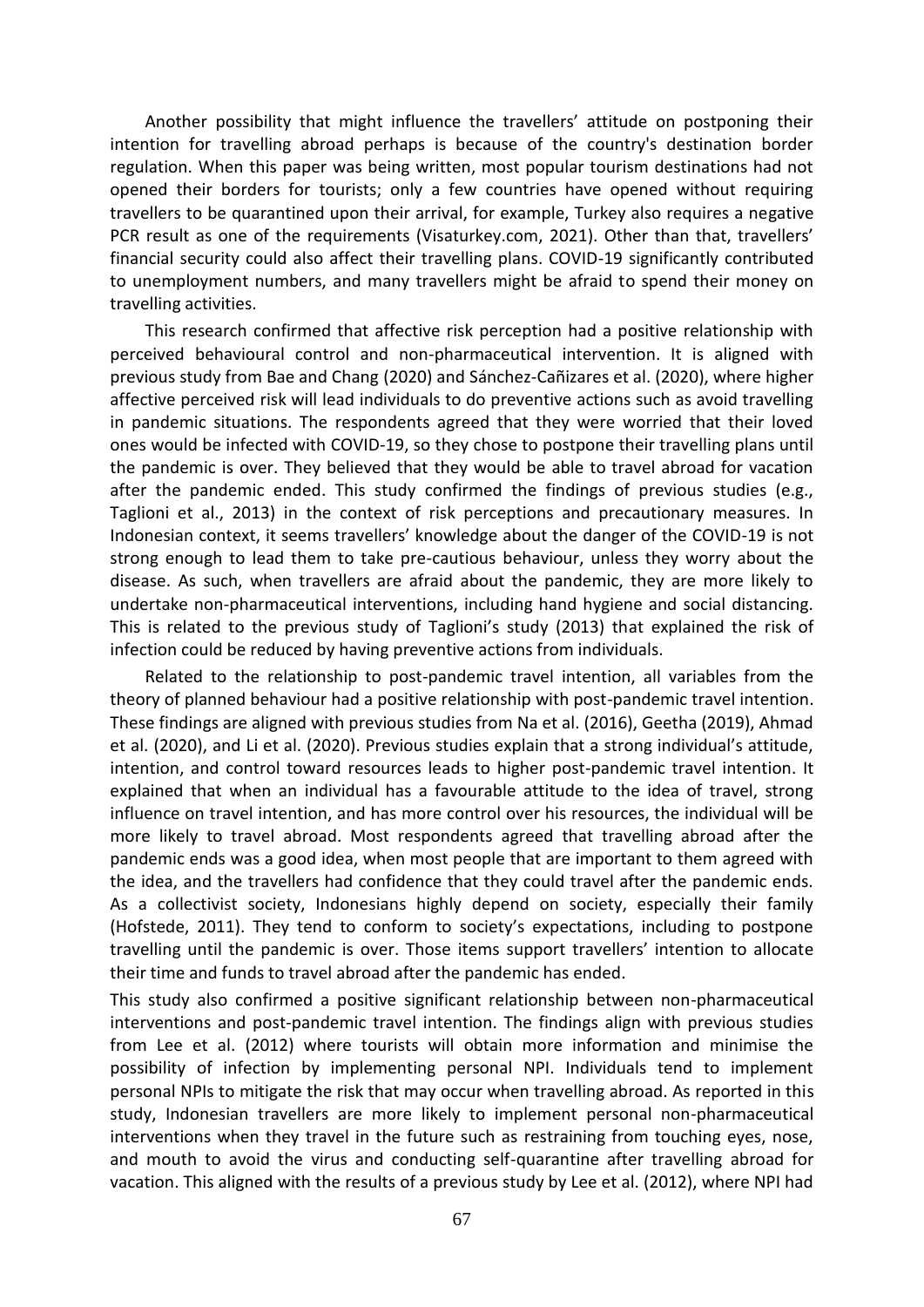a positive relationship with intention to travel abroad, where the traveller tended to apply personal NPI to minimise risks.

# **5 Conclusion**

This research provides a new point of view from the existing knowledge, by extending the theory of planned behaviour (TPB), where this research showed a positive significant relationship between TPB and post-pandemic travel behaviour, and between TPB and nonpharmaceutical intervention (NPI). Hence, this study provides contribution to the extension of TPB by confirming a positive relationship with NPI. This research contributes to previous studies by giving an understanding of Indonesian citizens' post-pandemic leisure travel intentions within the context of facing the COVID-19 pandemic situation.

# **6 Managerial Implications**

After identifying the key factors that affected leisure travel intention in the context of the COVID-19 pandemic, the stakeholders in the tourism sector will be able to develop proper marketing strategies for tourism destinations in the future that are focused on the aspects that hold a high level of influence. According to the results of this study, the variables that showed a positive significant relationship with post-pandemic leisure travel intention include attitude, subjective norms, perceived behavioural control, and nonpharmaceutical interventions. Additionally, there is optimism that the tourism industry will recover soon because most respondents in this study have stated their intention to travel abroad for vacation after the COVID-19 pandemic ends. Respondents showed positive responses to travel after the pandemic and negative responses to travel anxiety or risks.

Future travellers will focus on safety, cleanliness, and hygiene in general. In the future, health issues can be considered as a factor that influences destination choice. Travellers will be more likely to implement personal non-pharmaceutical interventions when they travel in the future such as learning about the destination's COVID-19 information, applying 'new normal' protocol, and social distancing. Travel agents should provide relevant information to ensure and strengthen the potential traveller's sense of security to travel abroad for vacation (leisure travel). They need to communicate the efforts to improve safety, cleanliness, and hygiene of the tourism destinations, in order to reduce the general public's risk perception towards travelling. This is also important because people have higher intention to travel if the people that are close to them (i.e., friends and relatives) also agree with the idea. Tourism advertisements also need to be able to influence travellers' attitude, so that they feel travelling abroad for vacation will be pleasant and enjoyable.

In general, this research gives insights during an on-going pandemic for the tourism industry, where related parties in the tourism industry (i.e., tourism destinations, accommodation providers, etc.) should pay more attention to non-pharmaceutical intervention by enforcing strict protocols, including provision of hand sanitisers in tourism spots, social distancing implementation, and limitations on the number of visitors. The business players in the tourism industry also could consider attracting specific segments of tourists, specifically those of 21 to 30 years old, as people in this age group are more likely to travel after the pandemic is over.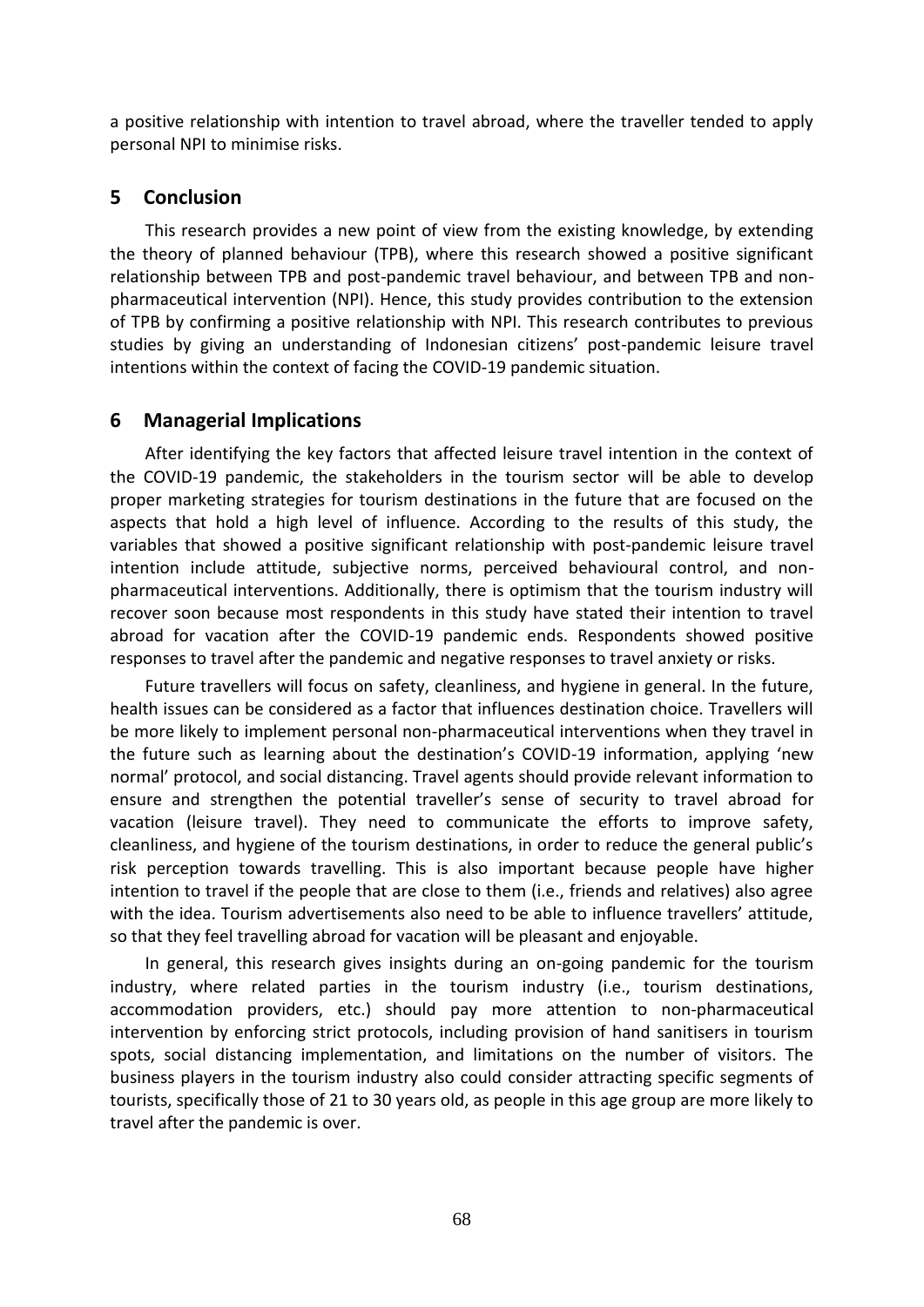# **7 Suggestions for Future Research**

This study has several limitations, such as limited scope (i.e., only taking one country, Indonesia, as a sample) and a limited time frame. Some suggestions for future research include taking multiple countries as samples, considering longitudinal studies of COVID-19 effect on post-pandemic travel intention, and adding other variables to the research framework such as pharmaceutical interventions (e.g., vaccines). Future research may consider looking at the travellers' perception towards the countries as their travel destination after the pandemic, for example, they can examine several countries' regulations after they open their borders or after the pandemic, and vice versa to examine the home country regulations towards their people who have intention to travel internationally. Discussion about the role of uncertainty avoidance through cross-cultural studies is also interesting to be done as it relates with travellers' risk perception. It can be one of the variable alterations from cognitive risk perception and affective risk perception to all TPB aspects. This can be explored considering the uniqueness of travellers in every country, especially on their attitude towards risks. Future studies may also consider the moderating effect of age and socioeconomic factors in the relationships discussed in this research model.

# **8 References**

- Ab Hamid, M. R., Sami, W., & Mohmad Sidek, M. H. (2017). Discriminant validity assessment: Use of Fornell & Larcker criterion versus HTMT criterion. *Journal of Physics: Conference Series, 890*, 1-5. <https://doi.org/10.1088/1742-6596/890/1/012163>
- Ahmad, W., Kim, W. G., Anwer, Z., & Zhuang, W. (2020). Schwartz personal values, theory of planned behaviour and environmental consciousness: How tourists' visiting intentions towards ecofriendly destinations are shaped? *Journal of Business Research*, *110*, 228-236. <https://doi.org/10.1016/j.jbusres.2020.01.040>
- Ajzen, I. (1991). The theory of planned behaviour. *Organizational Behaviour and Human Decision Processes*, *50*(2), 179–211. [https://doi.org/10.1016/0749-5978\(91\)90020-t](https://doi.org/10.1016/0749-5978(91)90020-t)
- Ajzen, I. (2014). The theory of planned behaviour is alive and well, and not ready to retire: a commentary on Sniehotta, Presseau, and Araújo-Soares. *Health Psychology Review*, *9*(2), 131- 137.<https://doi.org/10.1080/17437199.2014.883474>
- Bae, S., & Chang, P. (2020). The effect of coronavirus disease-19 (COVID-19) risk perception on behavioural intention towards 'untact' tourism in South Korea during the first wave of the pandemic. *Current Issues in Tourism,* 1-19[. https://doi.org/10.1080/13683500.2020.1798895](https://doi.org/10.1080/13683500.2020.1798895)
- Cahyanto, I., Wiblishauser, M., Pennington-Gray, L., & Schroeder, A. (2016). The dynamics of travel avoidance: The case of Ebola in the U.S. *Tourism Management Perspectives*, *20,* 195-203. <https://doi.org/10.1016/j.tmp.2016.09.004>
- Conner, M., & Abraham, C. (2015). Conscientiousness and the theory of planned behaviour: Toward a more complete model of the antecedents of intentions and behaviour. *Personality and Social Psychology Bulletin, 27*(11)*,* 1547-1561[. https://doi.org/10.1177/01461672012711014](https://doi.org/10.1177/01461672012711014)
- Cui, F., Liu, Y., Chang, Y., Duan, J., & Li, J. (2016). An overview of tourism risk perception. *Nat Hazards, 82*(1), 643-658.<https://doi.org/10.1007/s11069-016-2208-1>
- Floyd, M. F., Gibson, H., Pennington-Gray, L., & Thapa, B. (2004). The effect of risk perceptions on intentions to travel in the aftermath of September 11, 2001. Journal of Travel & Tourism Marketing, 15(2-3), 19-38. [https://doi.org/10.1300/J073v15n02\\_02](https://doi.org/10.1300/J073v15n02_02)
- Gallagher, James. (2021, May 28). Covid vaccine update: Those that work and the others on the way. *BBC.* <https://www.bbc.com/news/health-51665497>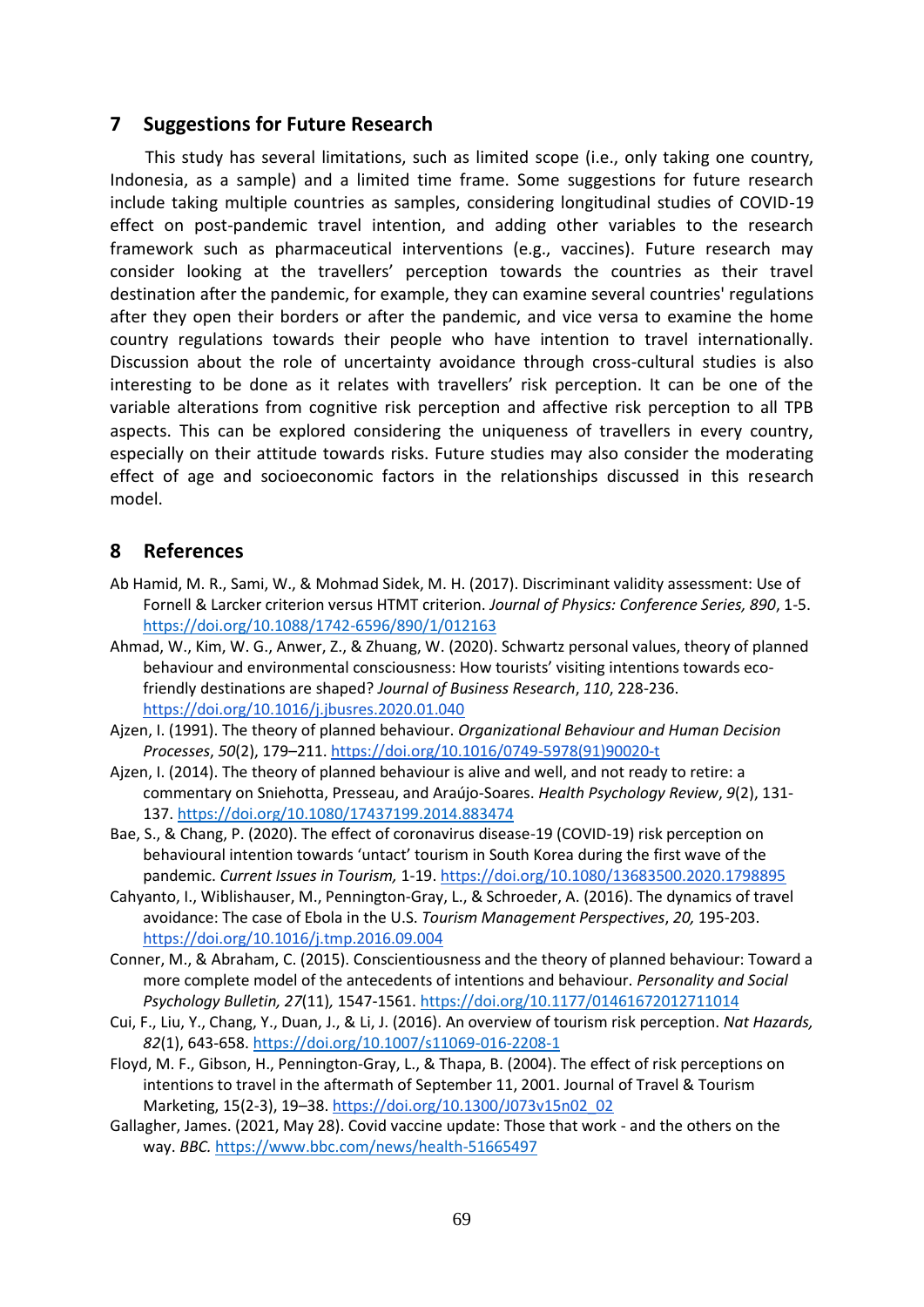- Geetha, S. N. (2019). A study on predicting behavioural intention towards eco-tourism based on the theory of planned behaviour. *PARIPEX - Indian Journal of Research, 8*(8), 83-85. <http://doi.org/10.36106/paripex>
- Google News (2021, March 15). Indonesia COVID-19 vaccines statistic. *Google News.*  [https://news.google.com/covid19/map?hl=en-](https://news.google.com/covid19/map?hl=en-ID&mid=%2Fm%2F03ryn&state=6&gl=ID&ceid=ID%3Aen)[ID&mid=%2Fm%2F03ryn&state=6&gl=ID&ceid=ID%3Aen](https://news.google.com/covid19/map?hl=en-ID&mid=%2Fm%2F03ryn&state=6&gl=ID&ceid=ID%3Aen)
- Hair, J. F., Ringle, C. M., & Sarstedt, M. (2011). PLS-SEM: Indeed a silver bullet. *Journal of Marketing Theory and Practice*, *19* (2), 139-152. [http://doi.org/10.2753/MTP1069-6679190202](http://dx.doi.org/10.2753/MTP1069-6679190202)
- Hofstede, G. (2011). Dimensionalizing Cultures: The Hofstede model in context. *Online Readings in Psychology and Culture*, *2*(1).<https://doi.org/10.9707/2307-0919.1014>
- Hofstede Insight. (2021). Indonesia culture dimension.<https://www.hofstede-insights.com/>
- Huang, YC., Cheng, JS. & Chang, L.L. (2020). Understanding Leisure Trip Experience and Subjective Well-Being: An Illustration of Creative Travel Experience. *Applied Research Quality Life, 15*, 1161–1182[. https://doi.org/10.1007/s11482-019-09727-y](https://doi.org/10.1007/s11482-019-09727-y)
- Hsu, C. H. C., & Huang, S. (2010). An extension of the theory of planned behaviour model for tourists. *Journal of Hospitality & Tourism Research, 36*(3), 390–417. https://doi.org/10.1177/1096348010390817
- Ivanova, M., Ivanov, I. K., & Ivanov, S. (2020). Travel behaviour after the pandemic: the case of Bulgaria. *Anatolia*, 1-11.<https://doi.org/10.1080/13032917.2020.1818267>
- Jia, K. Y., Rahman, S., Kassim, N. M., & Shabbir, M. S. (2018). The influence of sensation seeking, travel motivation and social media networks towards risk perception among Malaysians to travel internationally. *International Journal of Engineering & Technology*, *7*, 348-356.
- Kim, C., Cheon, S. H., Choi, K., Joh, C.-H, & Lee, H.-J. (2017). Exposure to fear: Changes in travel behaviour during MERS outbreak in Seoul. *KSCE Journal of Civil Engineering, 21*(7), 2888-2895. <https://doi.org/10.1007/s12205-017-0821-5>
- Lee, C.-K., Song, H.-J., Bendle, L. J., Kim, M.-J., & Han, H. (2012). The impact of non-pharmaceutical interventions for 2009 H1N1 influenza on travel intentions: A model of goal-directed behaviour. *Tourism Management, 33*(1), 89-99.<https://doi.org/10.1016/j.tourman.2011.02.006>
- Li, J., Nguyen, T. H. H., & Coca-Stefaniak, J. A. (2020). Coronavirus impacts on post-pandemic planned travel behaviours. *Annals of Tourism Research*, 1-6. <https://doi.org/10.1016/j.annals.2020.102964>
- Liao, Q., Cowling, B., Lam, W. T., Ng, M. W., & Fielding, R. (2010). Situational awareness and health protective responses to pandemic Influenza A (H1N1) in Hong Kong: A cross-sectional study. *PLoS ONE*, *5*(10), e13350[. https://doi.org/10.1371/journal.pone.0013350](https://doi.org/10.1371/journal.pone.0013350)
- Loasana, Nina A. (2021, May 6). Indonesia braces for another COVID-19 surge as Ramadan bustle returns. *The Jakarta Post.* [https://www.thejakartapost.com/news/2021/05/06/authorities](https://www.thejakartapost.com/news/2021/05/06/authorities-warn-of-another-covid-19-surge-as-ramadan-bustle-returns.html)[warn-of-another-covid-19-surge-as-ramadan-bustle-returns.html](https://www.thejakartapost.com/news/2021/05/06/authorities-warn-of-another-covid-19-surge-as-ramadan-bustle-returns.html)
- Meng, B., & Cui, M. (2020). The role of co-creation experience in forming tourists' revisit intention to home-based accommodation: Extending the theory of planned behaviour. *Tourism Management Perspectives, 33*, 1-13[. https://doi.org/10.1016/j.tmp.2019.100581](https://doi.org/10.1016/j.tmp.2019.100581)
- Na, S. A., Onn, C. Y., & Meng, C. L. (2016). Travel intentions among foreign tourists for medical treatment in Malaysia: An empirical study. *Procedia - Social and Behavioural Sciences*, *224*, 546- 553.<https://doi.org/10.1016/j.sbspro.2016.05.434>
- Nicola, M., Alsafi, Z., Sohrabi, C., Kerwan, A., Al-Jabir, A., Iosifidis, C., Agha, M., & Agha, R. (2020). The socio-economic implications of the Coronavirus and COVID-19 pandemic: A review. *International Journal of Surgery, 78*.<https://doi.org/10.1016/j.ijsu.2020.04.018>
- Pappas, N. (2017). Brexit referendum influence on Londoners' overseas travelling. *Proceedings of the 2017 Travel and Tourism Research Association (TTRA) Conference: Advancing Tourism Research Globally*. [https://core.ac.uk/download/pdf/84289266.pdf](https://core.ac.uk/download/pdf/84289266.pdf.)
- Sætrevik, B. (2020). Realistic expectation and pro-social behavioural intentions to the early phase of the COVID-19 pandemic in the Norwegian population. *Collabra: Psychology, 7*(1). <https://doi.org/10.1525/collabra.18698>